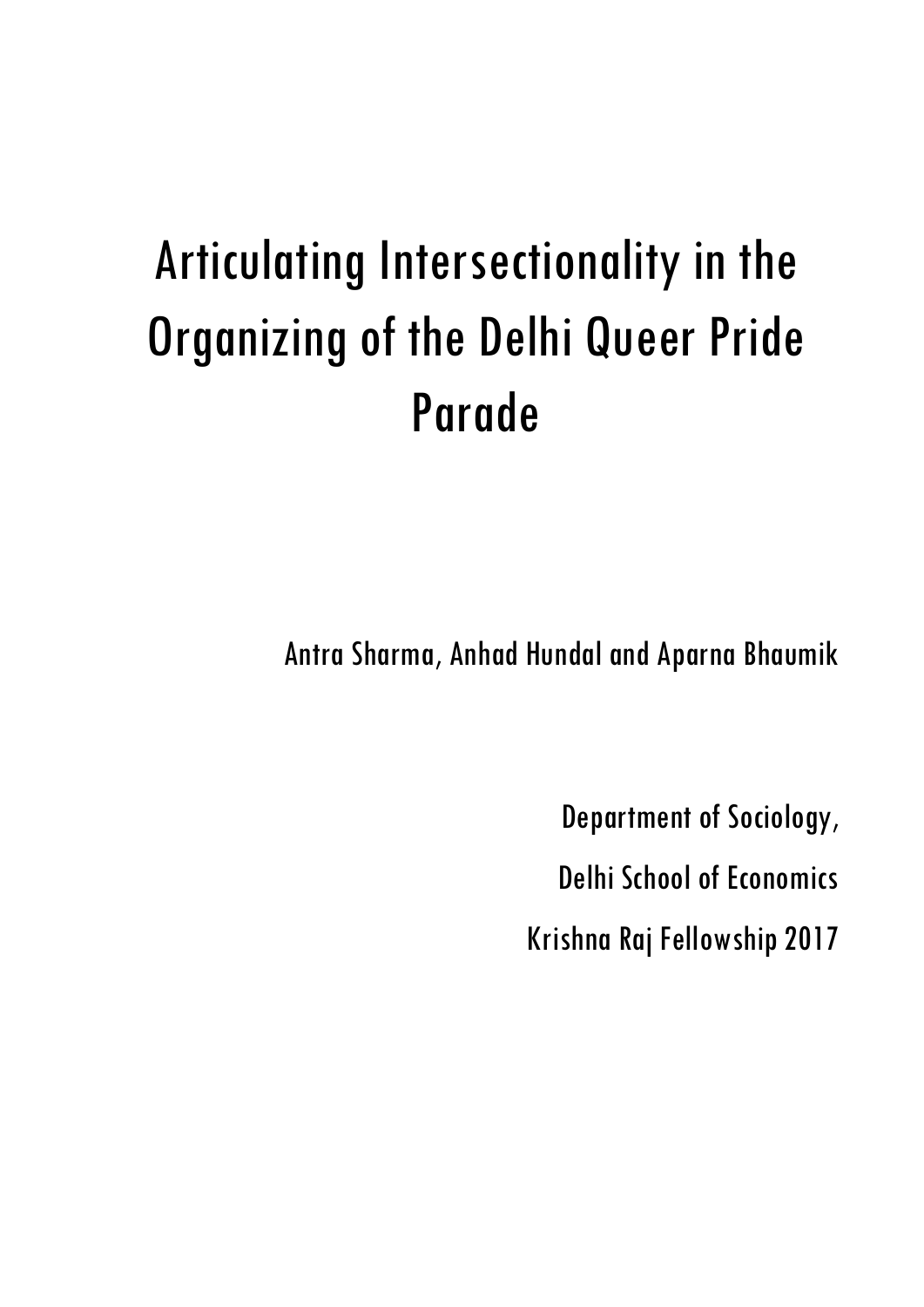### Introduction

*"Race, ethnicity, sexuality, gender, and class are to be treated politically as elements of a machinic assemblage, matters of a desiring production that does not reduce to an individual's desire, but rather points to the direct links between microintensities and various territories human bodies, cities, institutions, ideologies, and technologies. In this sense race, class, sexuality, ethnicity, and gender are not simply matters of subject identity and surely not of authentic subject identity."[1](#page-1-0)*

Theoretically, Pride Parades have been elucidated as spaces for queer public culture, not only in the sense that they represent the taking up (and taking back) of spaces that are otherwise considered conventionally heterosexual (Johnston 2005: 56-57), but they also inscribe them with meaning wrought by the queer bodies who inhabit them. In the same way that Michel de Certeau (de Certeau 1980) invokes the walker to highlight the importance of the mapping of the speculative city that parallels the one that is physically mapped by academicians, planners and architects, the construction of queer streets is mapped by subjectivities and lived experiences of the people who walk the Pride Parades.

Begonya Enguix (Enguix 2009) provides a concise history of the concept of the parade, referring it to three generations; the first belonging to the German Scientific-Humanitarian Committee founded in 1897, the second including the Mattachine Society and its feminine counterpart the Daughters of Bilitis in 1951, founded as an alternative to the bar culture of the time, and the third, finally, belonging to Stonewall in the 1960's and 70's in the United States (ibid: 18). Influenced by the Civil Rights movement and the Second Wave Feminist movement (ibid: 18), Stonewall was a watershed moment for many Western countries on the issue of gay rights and liberation and shaped the construction, and deconstruction, of Pride Parades as mass

<u>.</u>

<span id="page-1-0"></span><sup>1</sup> Clough, Patricia Ticineto. 2000. *Autoaffection: Unconscious Thought in the Age of Teletechnology.* Minneapolis: University of Minnesota Press. pp.135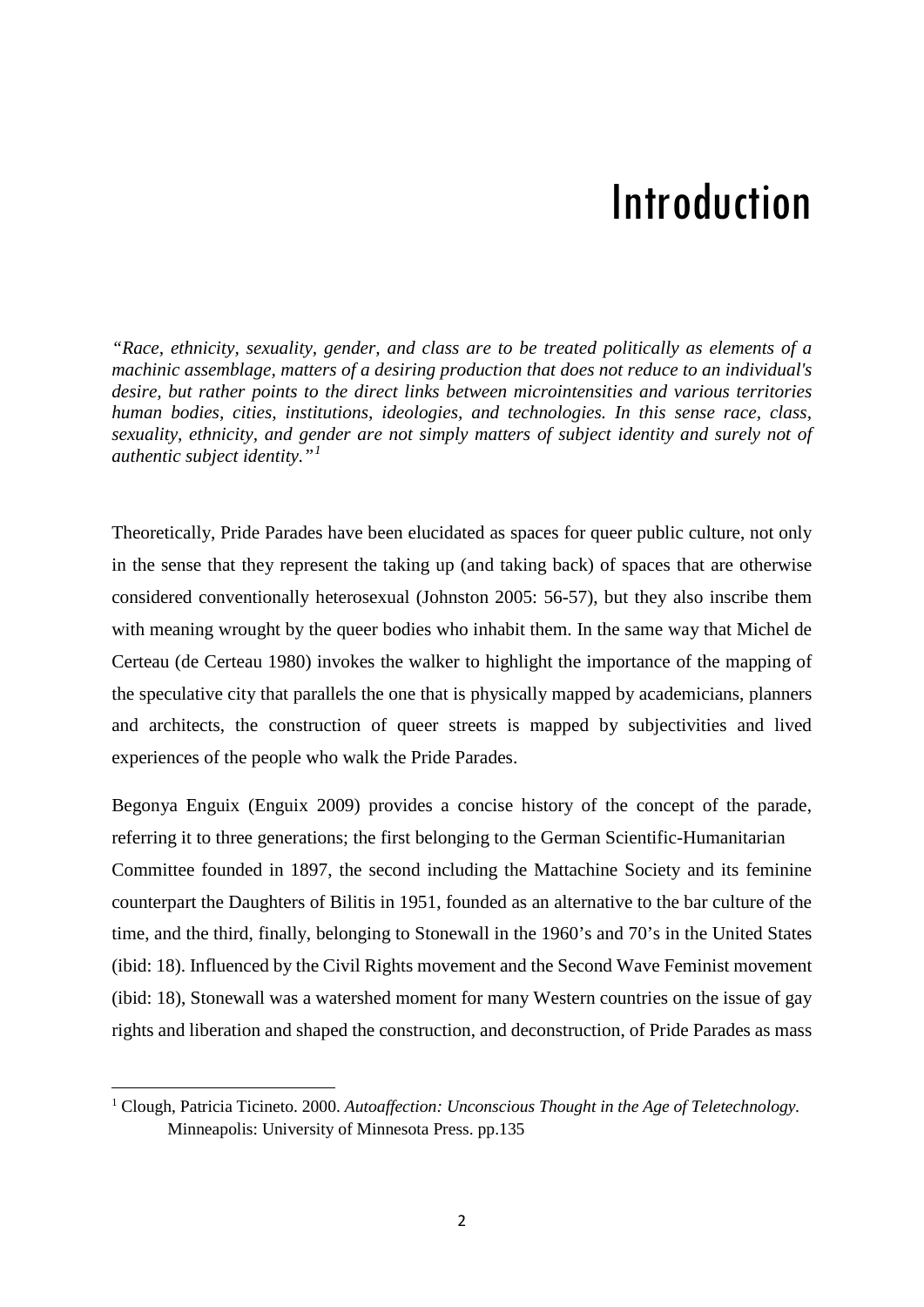movements. Central to this construction are the notions of pride and shame; to participate in a march is, in a way, to make visible understanding of space and self that were otherwise relegated to the periphery, and most importantly to the taboo. This construction can also be challenged by pointing to the nature of these Parades as events that universalize shame and pride, forgoing the everyday affective realities of individuals, and more importantly, forgetting that in an effort to construct the queer individual, societal and historical ideation is often relegated to the margins. In India, if the history of Article 377 harks back on an effort to 'normalize' sexuality in the colonies by the British Empire, then its continued elucidation in court cases and public events points to the overlap between colonial and post-colonial states whereby defining 'queerness' is important to define 'normal sexuality'. Queer subject formation then is far more than the formation of the self and the individual; it includes the interconnections between the idea of the nation-state and its 'ideal' sexuality, past and present and the influence of globalization and mass media today. This is particularly intriguing when put in the context of Pride Parades, where these very public yet intimate spaces embody the "porous zones" (Pigg 2005: 54) of social, cultural and historical variability where "interactions, connections and conflicts emerge" (ibid: 54).

Patricia Clough's extrapolation of assemblages then points to a refusal to reduce subjectivity to a single point of origin; rather highlight the various affective and effective associations that desire often has to intersectional understandings and iterations of space, geography, event and time. This paper seeks to deconstruct the assemblages of the Delhi Queer Pride committee, as well as take a comparative approach by looking at politics of similar prides from other cities in India, ranging from Mumbai to Guwahati to Hyderabad. Thematically, the paper will look at Pride on three planes of study; Pride and Urbanity, Pride as Struggle and Pride as Celebration. Starting from a succinct history of Pride in India and specifically in Delhi, the way in which queer bodies have walked and continue to walk post-colonial cities will structure the discussions, debates, conflicts and arguments that our respondents have had over the past decade or so that Pride has come to be. These include issues of corporatization, banner representation, caste, class, language and nomenclature, NGO participation and the visibility and invisibility of certain groups of people within the larger LGBTQ community in India.

Finally, the question of the language of Pride will be brought to light; what it means to engage with Pride, as an event and as a sentiment of celebration, sadness, anger and liberation, as well as what articulation means after liberation, particularly if queerness implies the 'remainder'.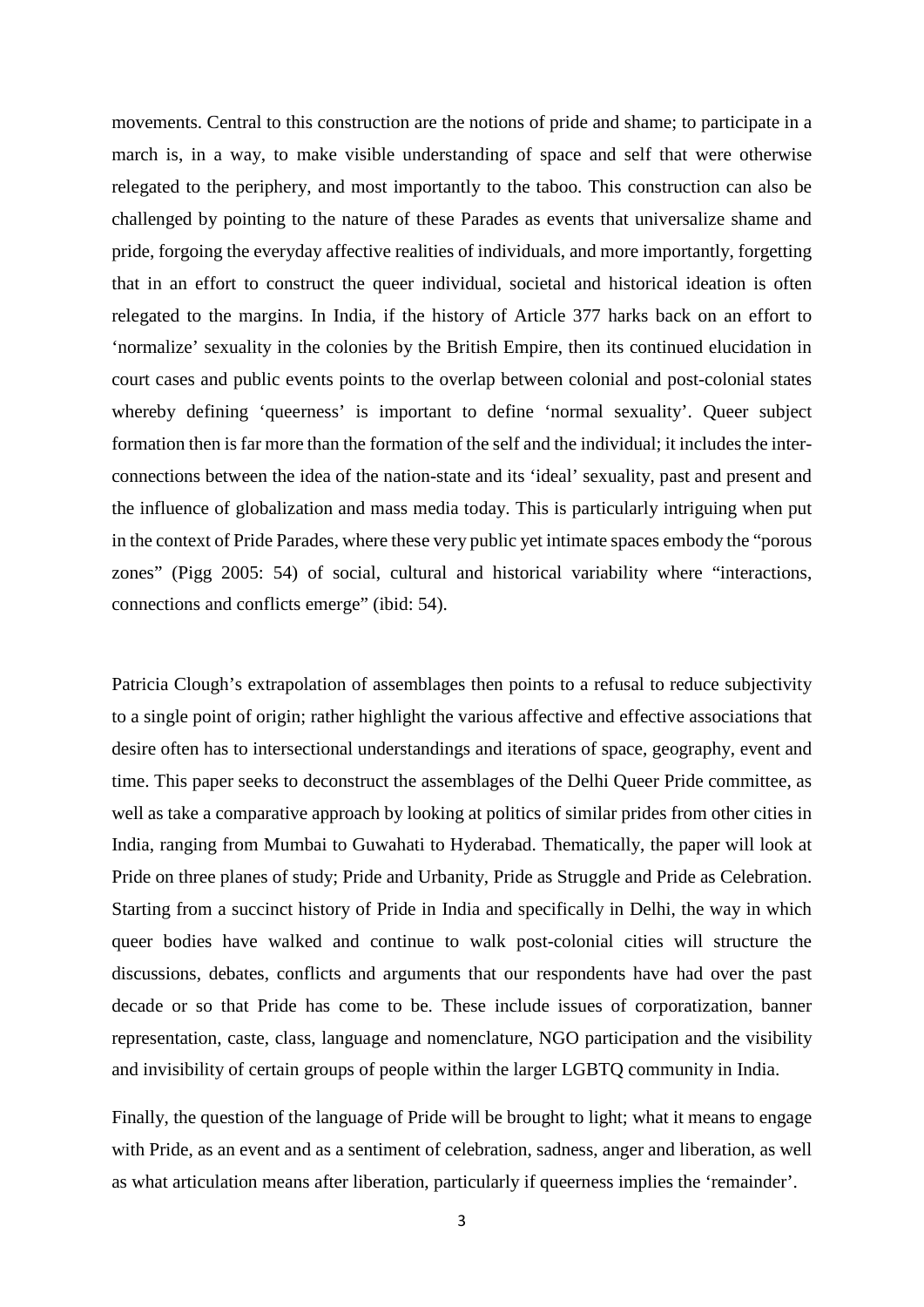### Literature Review

*"So is the pursuit of the right to the city the pursuit of a chimera?"* - David Harvey<sup>[2](#page-3-0)</sup>

Positing a *Queer Phenomenology* (Ahmed 2006) to the concept of orientation, Sara Ahmed notes that to orient a queerness is to ask about what it means to take up space. She uses phenomenology as the study of experiences to highlight how it "turns us towards things" (ibid: 39), as well as how it may encourage 'us' to understand how 'we' arrived at this point where 'our' bodies are oriented, and what they are turned towards (ibid: 38-39). Therefore, the notion of proximity plays an important part in how bodies inhabit space, and how space is constructed by bodies through a certain "labouring of repetition" (ibid: 57) that angles it towards certain objects. Using Husserl's writing on the table as an object, Ahmed then apprehends the notion of the "conditions of arrival" (ibid: 38) as a history of the way in which bodies (and objects) are oriented; this in turn creates a sense of the familiar in the form of certain "tendencies" (ibid: 57).

Judith Butler (Butler 1988) takes a similar path in her construction of the performative gendered body, illuminating the tendency to reify history through the cementing of certain "cultural fictions" (Butler 1988: 522) that are really just "strategies" by which gender is performed so as to fit a certain cultural reality (ibid: 522). These strategies are a continuous process, rather than stark linearity by which history is often processed. For instance, by approaching the history of anthropology and its dealings with issues of kinship and taboos, Butler posits that by constructing a sense of familiarity, these issues are cemented as 'true' manifestations of the body and therefore a part of the mundane every day; "performance renders social laws explicit" (ibid: 526). Identification of the proximity (and distance) of what is considered 'normal' is what creates a disturbance in the tendency to orient oneself towards

<span id="page-3-0"></span> <sup>2</sup> Harvey, David. 2013. *Rebel Cities.* London: Verso Books. Pp. xvi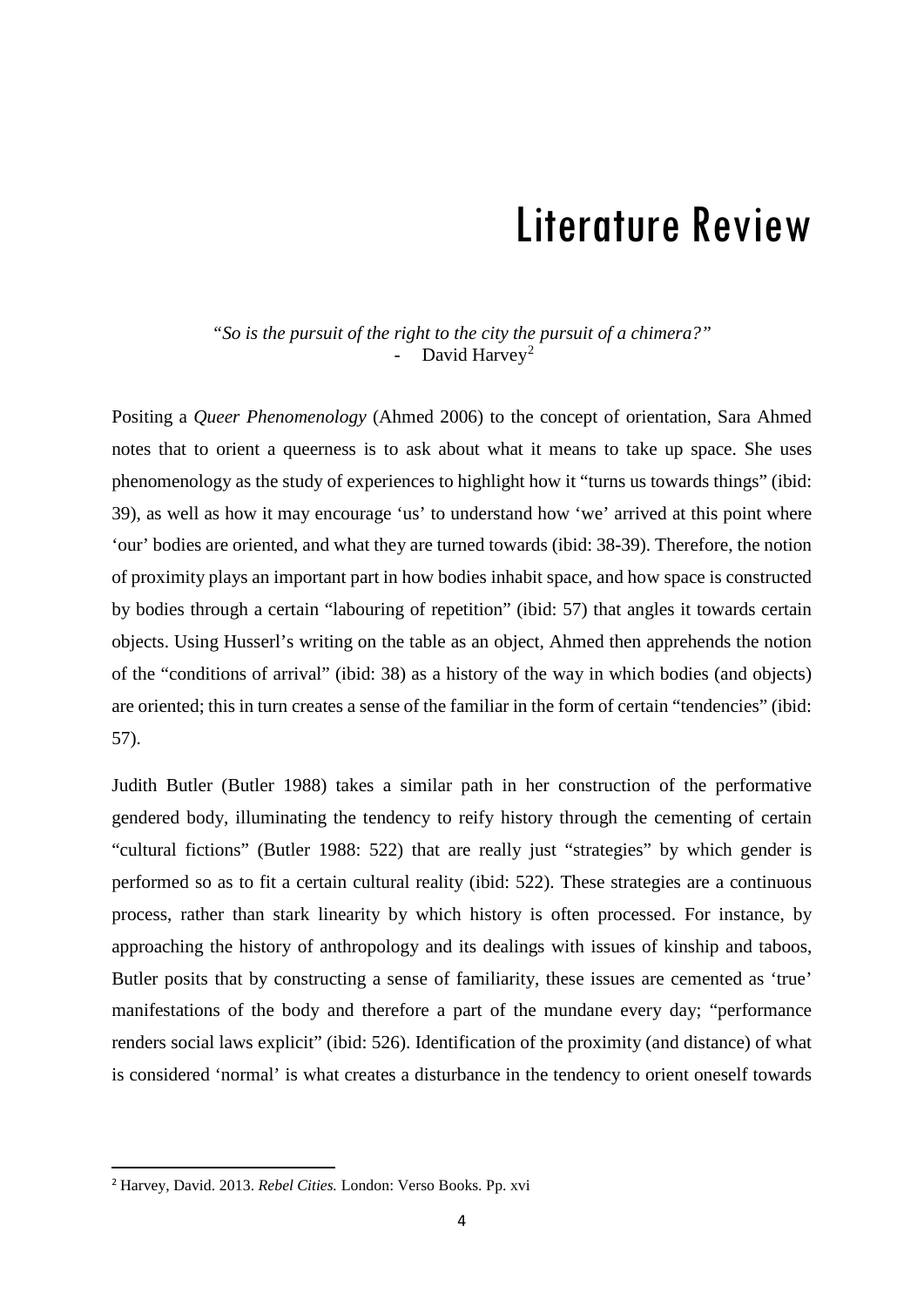the 'known', rendering the person as 'out of place' and thereby constructing the queer body (Ahmed 2006: 51).

The idea of the performativity of spatial bodies takes a similar path in Henri Lefebvre's *The Production of Space* (Lefebvre 1991). In the seminal work, Lefebvre reasons that "space considered in isolation is an empty abstraction" (ibid: 12). That is, space is neither pre-existing nor a neutral entity; rather that it is very much produced materially through the production of spatial relations. Conceptually, this is tied to how space is lived, perceived and conceived of by people and institutions. David Harvey (Harvey 2013) links the connection between abstract space and differential space, pointing to the reproduction of urbanity as the site for anticapitalist struggle (ibid: xvi). The city and the very concept of urban struggle then are embedded in the reality of the city space as deeply iconic;

"The city of God, the city on the hill, the relationship between city and citizenship – the city as an object of utopian desire, as a distinctive place of belonging within a perpetually shifting spatio-temporal order" (ibid: xvii)

The right to the city then, according to Harvey and influenced by Lefebvre, is a right that emerges for those who have sustained and built it. In the face of the consequences of the neoliberal turn, immense capital surplus and wealth accumulation and migration and varied understandings of citizenship, the question of who has a right to the city is intimately tied to the question of who has a right to life.

Citizenship in particular has been a subject of immense speculation, tied to the notion that sexuality cannot be separated from citizenship as "citizenship is inseparable from identity, and sexuality is central to identity" (Bell and Binnie 2000: 67). While previously gay and lesbian individuals were excluded from the larger narrative of the nation-state, today it is intriguing to note how some countries are employing the morality surrounding rights based LGBTQ liberation (often in the form of 'Pride Parades') in order to create a homonational space with often corporate support that is complicit in settler colonialism; termed interestingly as 'pinkwashing' (Puar 2007; Dhoot 2015). There has also been some criticism regarding the way in which negative experiences of sexuality are often employed in order to construct a discourse on sexual rights and liberation, particularly in non-Western countries where Orientalist and paternalist ones often take centre stage (Corboz 2009). This criticism also comes from a failure to acknowledge that non-Western countries sometimes do not have the same binary conceptions of sexuality, and that is often hidden away in order to construct an 'one size fits all' individualistic, human-rights approaches to LGBTQ communities all over the world.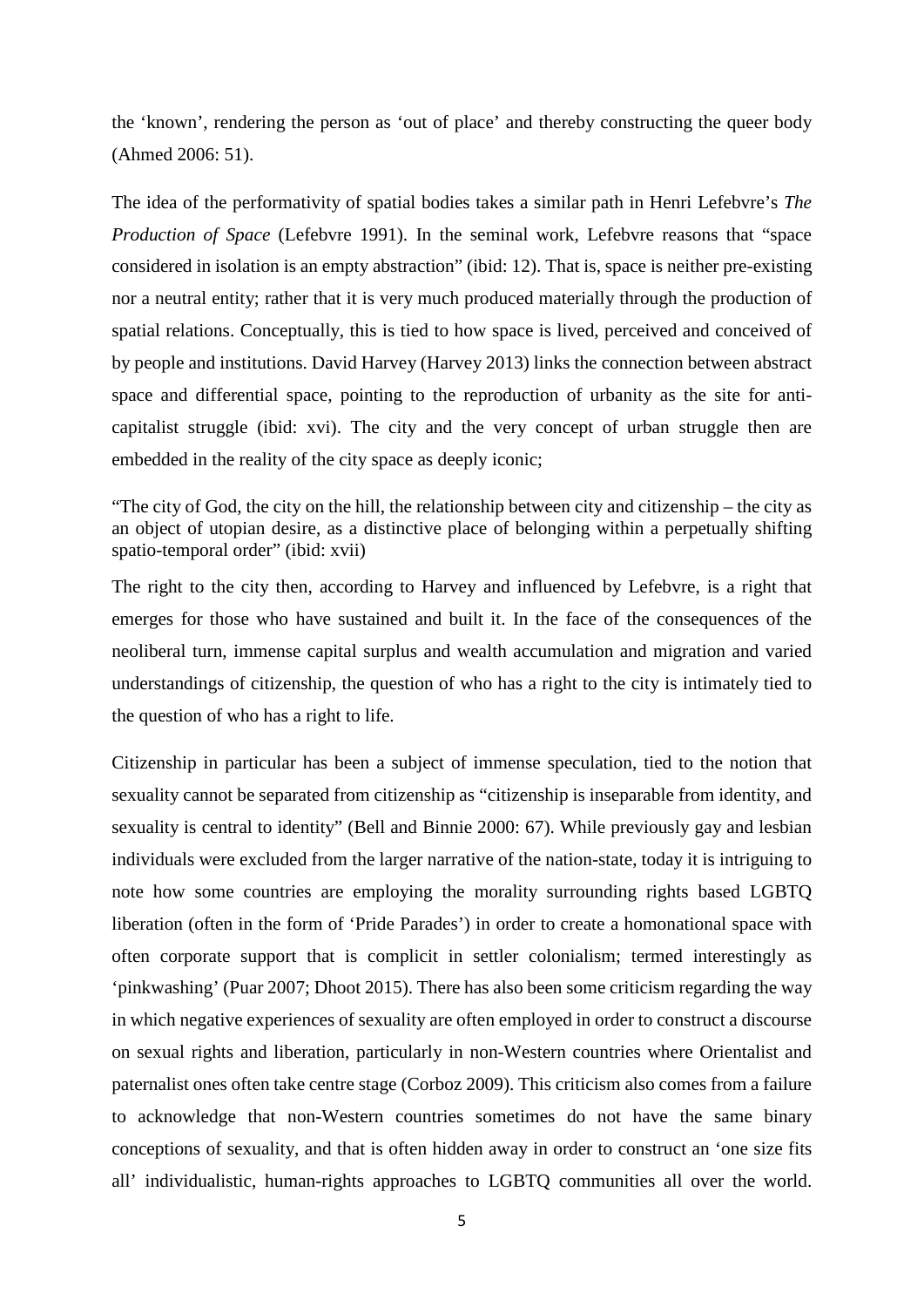Furthermore, queerness is often universalized in the context of globalized narratives because of the privileging of certain groups over others, as a result of which knowledge construction of varying sexualities itself is often relegated to the periphery.

"*What links queer people to couples who love across caste and community lines is the fact that both are exercising their right to love at enormous personal risk.*" - Nivedita Menon<sup>[3](#page-5-0)</sup>

The queer struggle in India touched a milestone in the year 2009 with a momentous feat in the legal battle of recognition. The eight-year long legal process spearheaded by the Naz foundation culminated in the Delhi High Court Judgement decriminalising homosexuality. For all its ambiguities and complications, the judgement brought a cause for celebration and pride in a movement which was hence seen to be going forward with a rather optimistic light. The declaration was naturally deemed favourable by individuals trying to grasp the reality of living under the constant fear of the state as opposed to the expected guardianship. The step thus awarded the queer people with a reassurance of their inclusion within this ambit of the citizens of a democracy. The movement then explored its expression through a reinstating of visible representation and statement. It began to assert its presence in more tangible forms, linking the cultural to the materiality of the social. The question of entitlement of space became essential and precious to the multiplicity of the ongoing battle. As undeniable as the relevance of the legality was, it was only a part of the queer struggle.

Four years later, 2013 saw the subsequent upholding of the section 377 in the Supreme Court. Efforts to draw new modes of articulation of the queer identity took a blow as homosexuality was once again, declared to be a criminal offence. Much work has been done on how this raised the question of occupation of the spaces for activism and engagement which the queer people had come to inhabit. Gautam Bhan recognised the limitations of viewing legal reforms as the end goal before the 2009 judgement. He identified that contrary to popular belief, the law does not work in an autonomous and objective space. In fact, it is 'firmly located in prevailing social hierarchies.' (Bhan, 2005). This research attempts to look into the mechanisms adopted by the larger queer movement in order to cope with as well as move beyond the curveballs that the law tended to hurl in its direction, especially in the context of Delhi. An observation of the

<span id="page-5-0"></span> <sup>3</sup> Menon, Nivedita. 2012. *Seeing Like a Feminist.* New Delhi: Penguin Books. Pp. 91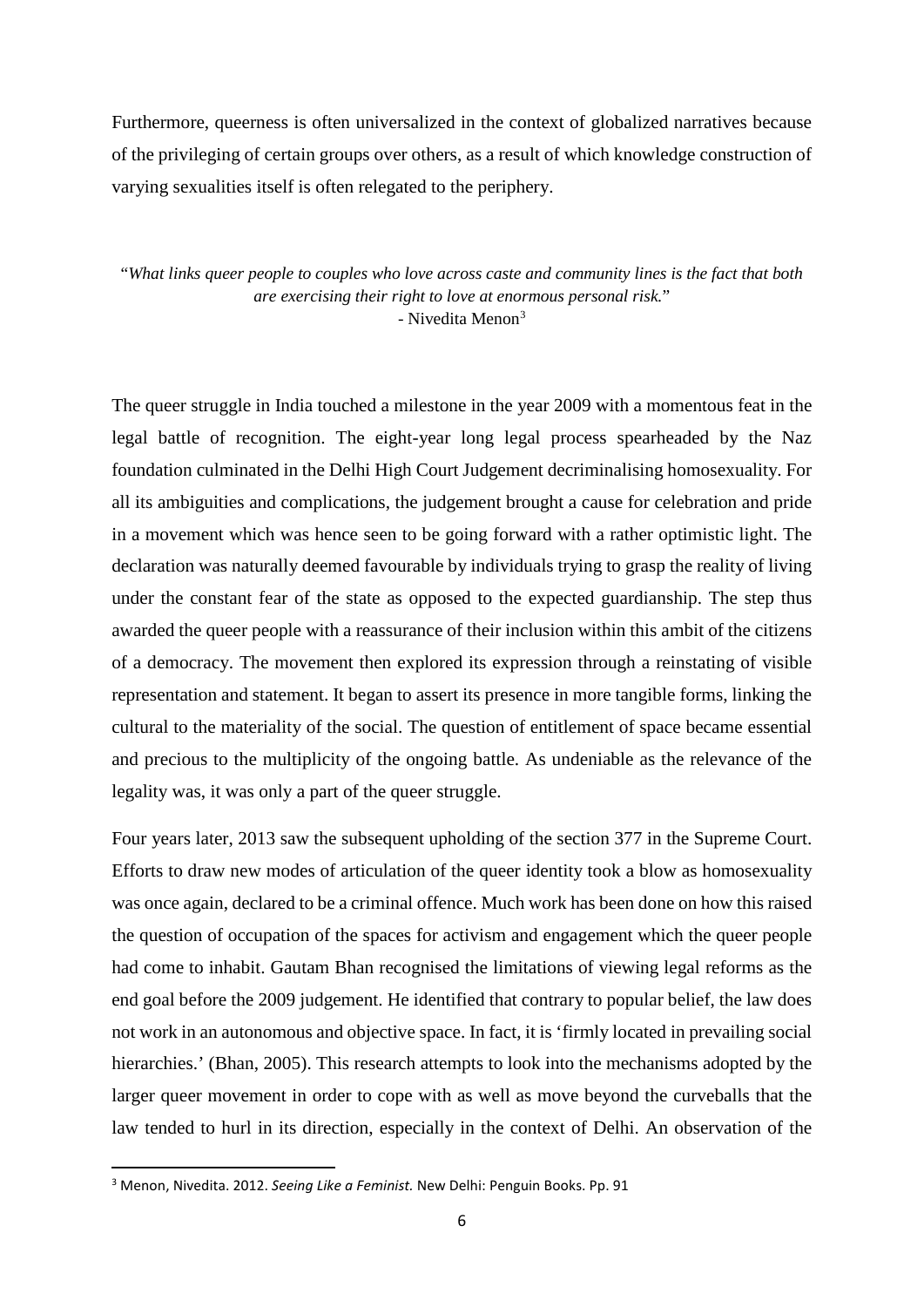eventual outlook on the struggle as well as action oriented demonstrations showed us that the movement has now moved past the hesitations of carrying its presence to spaces largely governed by the 'normative' elements of the society which they are placed outside of. However, these attempts do not come easy with a fragmented view on the realisation of the urgency/need for the same.

Universally, socialist feminist writers among others have argued that queer theory is politically irresponsible in celebrating transgression to the neglect of material inequalities. In order to understand and relate the impact of this neglect to the existing narratives of the queer movement in India, our research looked into the 'geographies of exclusion' (Bell, 2000). The concept simply states that struggles over the symbolic meaning of space are inseparable from the materiality of the space. As different spaces hold different meanings, the city space enables a very unique liberation for the assertion of identity. The production of a 'queer space' in the cosmopolitan environment of a city reveals both its enabling as well as discriminating properties.

On the one hand are the features proximity, crowd, anonymity and feelings of possibility that the city carries. An absence of immediate social control allows sexualities to be materialised in the city, finding space for expression both symbolically and physically/literally. Swati Shah (Shah 2014) describes the consequences of the campaigns for decriminalisation and expanded legal recognition through the 'metaphor of heightened visibility' of the queer community. The city as an urban space is seen to provide opportunities of materialisation of this heightened visibility and a manifestation of the ideas subsumed within the ambit of sexual and gender politics. Media as well as policy discourses represent the queer presence in social, commercial and movement spaces.

On the other hand, this same occupation of space draws a fair amount of focus onto the differential access to these social and political spaces. It also throws light on the hierarchies and inequalities that this visibility permits and reproduces. This leads to the problem of who determines the criteria for inhabiting these spaces and whether intersectionality is a primary concern. The eventual result has been a new wave of scholarship on non-normative, marginal and alternative sexualities (Shah 2014). The LGBTQ subjectivities are enmeshed with other intricacies of class and caste bases politics which are in turn shaped and reshaped by the neoliberalism of the city. The history of the term 'queer' itself has fought its way to finally include without staying limited to the various identities (hijras, kothis, transvestites etc) that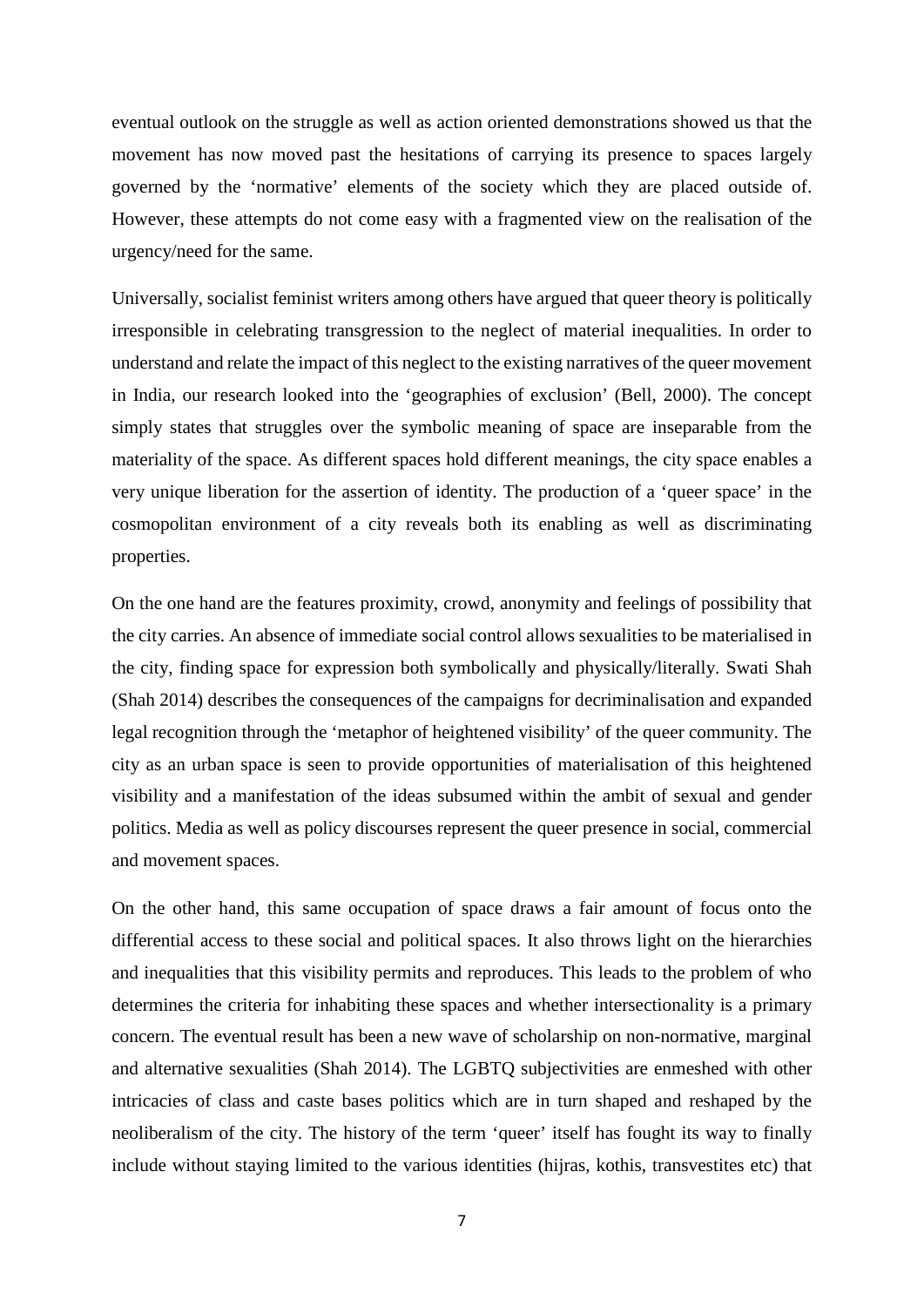sexuality can take. Queer politics then stands for larger understandings of sexuality as politics and seeks to acknowledge and even demand inclusion within other movements (Bhan, 2005).

Ashwini Sukthankar writes that the hijra discourse in its full essence is radically different from other queer discourses in terms of class, caste, language and the violence faced. Apart from the lack of class privilege that other members of the queer community may have, hijras also lack the choice to 'pass', they are easily recognizable (Sukthankar 2005: 165). For the hijra community, Sukthankar notes, allegiances are difficult indeed; for the gurus who do not have complete faith in LGBT issues or the class divide in question. Yet, as Famila, a member of Vividha (an association of sexual minorities), notes, attitudes are now changing; allegiances could and should be formed with other sexual minorities (ibid.: 166).

It is also the treatment at the hands of state institutions; the police to be specific that colours the experiences of Muslim queer people and hijras very differently from their relatively privileged counterparts. Jyoti Puri writes on the Delhi police and highlights how only the communities that are thought to be hypersexual are targeted. Puri refers to racialization, 'a process where social inequality is rationalized as natural, inheritable and endurable', as a mechanism through which hijras are categorized as a priori criminals who are predisposed to transgression and crime (Puri 2016: 76).

The question of intersectionality and hierarchies within the queer community brings to fore the parameters of gender, class, caste among others. While we have briefly touched upon class and religion, it is also necessary to understand that the experiences and additional discrimination one faces on the basis of one's gender identity. Everyday life in a for lesbian women, in this context, translates into navigating their way around not simply violence faced by all women, but also violence specifically targeted at lesbians (Fernandez, N.B 2005: 155).

Fernandez and N.B, write that silence becomes a major form of violence faced by lesbians. In their study, it was emotional violence upon lesbians within families in forms of denial and hostility that informed their vulnerability. The emotional violence mostly transitions into direct acts of violence with assistance from other institutions; the police and the religious institution. Police action is often invoked by the family similar to how help from religious institutions is sought, often to 'cure' homosexuality (ibid.156-162).

In November 1998, with the release of the movie Fire, lesbianism was thrown into the public domain and the silence was temporarily broken. What the release of the movie did was bring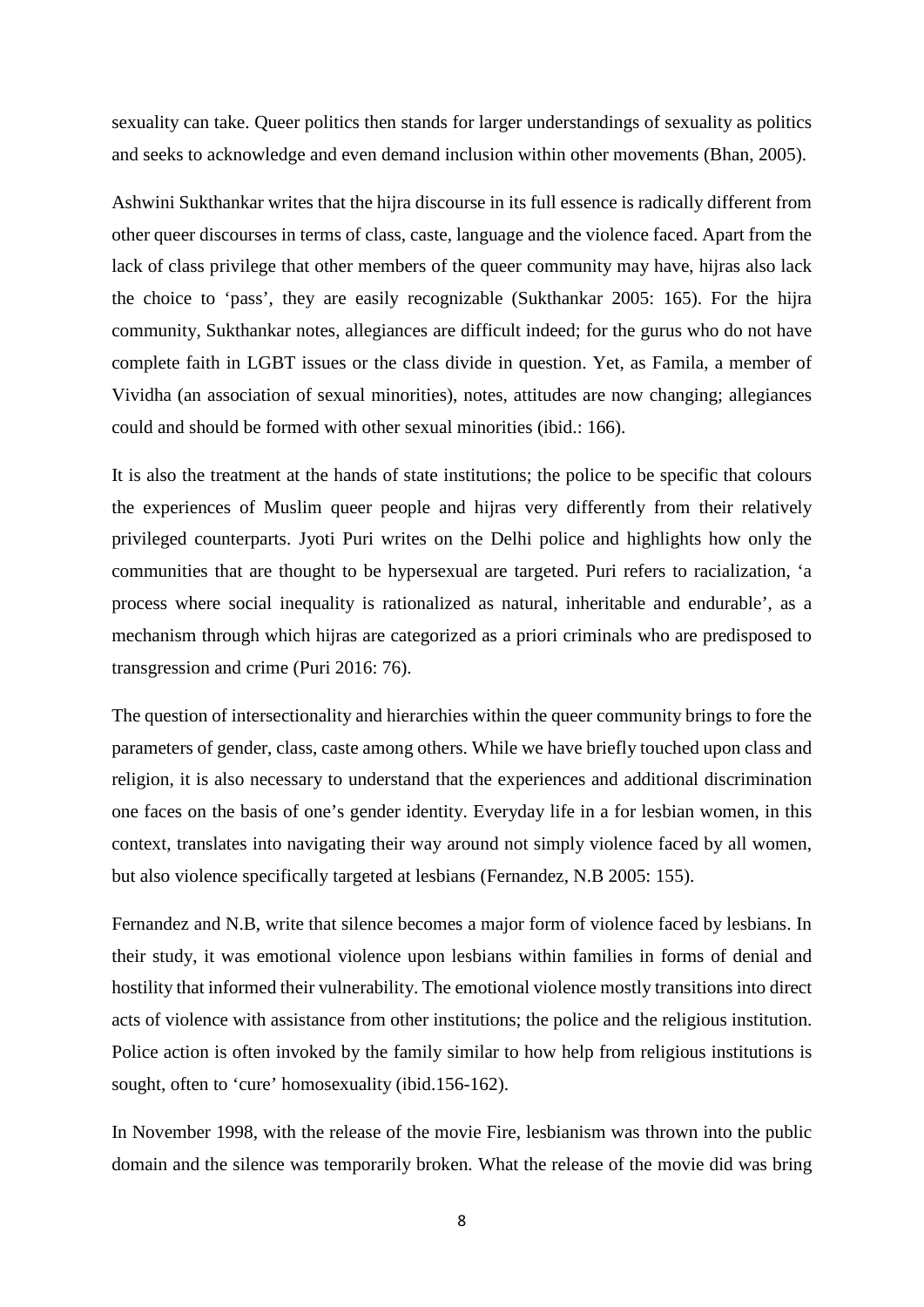to the fore was people's positions regarding lesbianism. Later, after Mahila Aghadi, the women wing of Shiv Sena, disrupted the screenings many groups across the country rose to counter the vandalism. Fernandez and N.B cite this instance as specifically an example where the silence surrounding lesbians was broken.

The cosmopolitan city becomes an important site of activism for contested identities; the public sphere has started getting more democratized and issues that were relegated to the private sphere is now being dragged out – the personal has truly become political.

The first Pride walk that was organized in India, and in South Asia, was in Kolkata in the year 1999. The walk, known as the Friendship Walk, had less than 20 participants and drew activists from all over the country including some notable names. Four years later, in June, 2003, another Pride was organized in the same city by organizations like Amitie and Integration society and drew more participants. The selection of Kolkata to host the first pride speaks volumes about both importance of an historical city, it being termed as a 'hotbed' of revolution by the organizers, and that of its cosmopolitan nature.

Delhi had its first Pride walk in the year 2008. The Pride was organized in Jantar Mantar and slogans like 'Section 377 quit India' were rallied. Around 500 people, including activists from all across the country took part in the Pride. Its significance lies in not only Delhi being the capital city of the country, but also an educational and occupational hub. Delhi offers anonymity to the thousands that are away from their home and are trying to find their space within the urban. It is essentially the materiality of the space that becomes pivotal in order to assert one's identity and locate one's struggle.

In our study we have sought to explore fundamentally the questions of space, identity politics, the importance of Pride within queer struggle, and hierarchies within the larger movement. Nicola Field, in her work Over the Rainbow, notes how an imposed, artificial unity can contribute to a serious disunity within a movement (Field 1995: 2). There is a pressing need to acknowledge class, caste and gender divisions within the queer movement. The queer movement, at this moment in history, is at its peak, and cannot risk being fragmented. It is only by accepting the diversity within the larger community that a secure sense of unity can be preserved and a truly representative revolution is waged.

### Methodology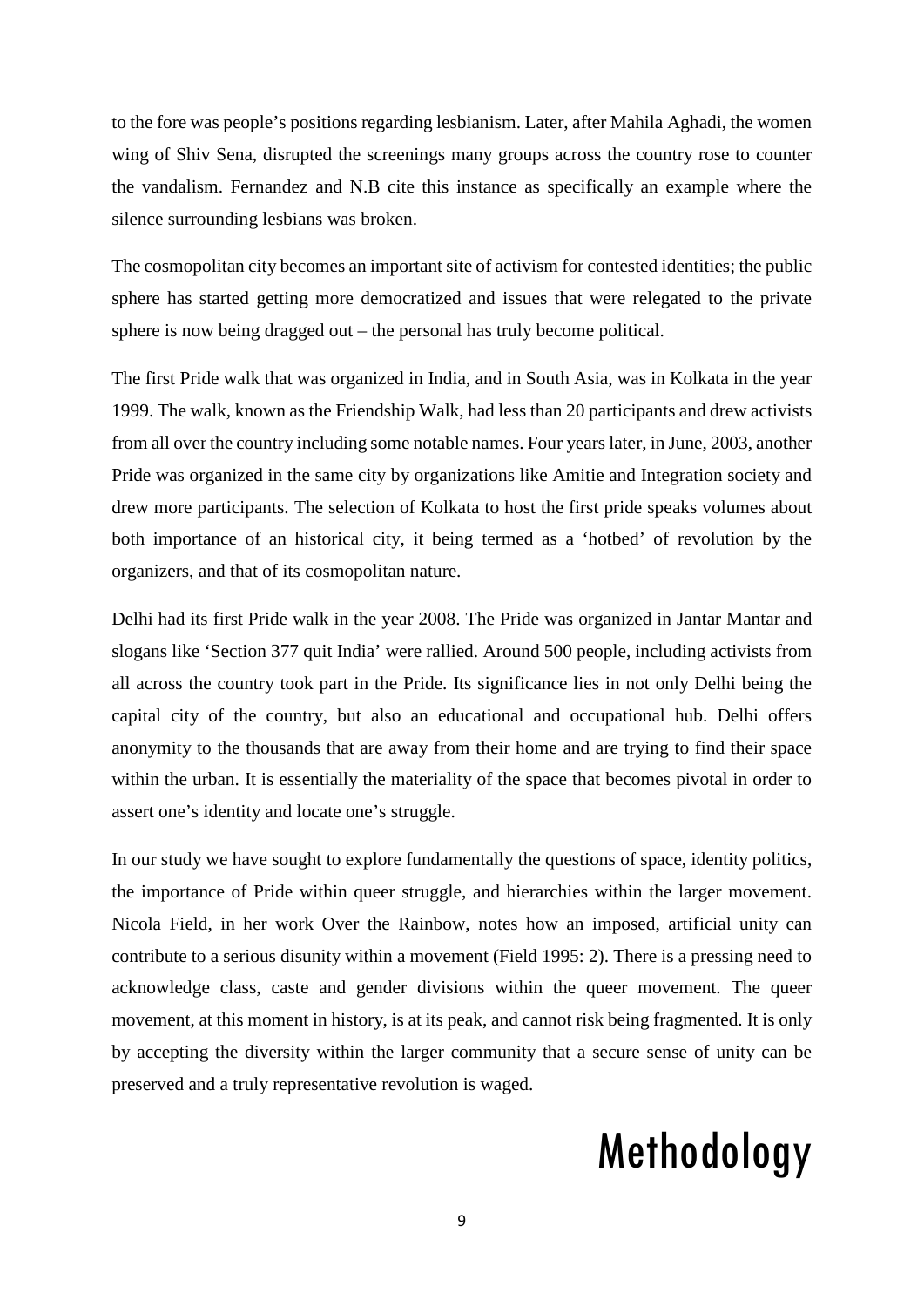Methodology is defined as the general research strategy or simply, the science of finding out (Babbie 2014: 4). It outlines the way in which the research has to be carried out, and provides the tools, or methods, that a researcher may utilize while conducting a study. Methods can mean both epistemology, and the strategic choices we make while doing research (Russel 2006: 21).

A cross-sectional study of a relatively minute part of the queer struggle in India, done within a very limited period of less than one month, necessitated a tactical selection of methods. The study has focused on the individuals involved in the Delhi Queer Pride (DQP), and their stories. Narratives of struggle with social acceptance and legal sanctions, experiences of exclusion and discrimination within the larger society and an already marginalized community, and a recounting of the historical trajectory as observed by the members of the DQP constitute a major chunk of the information we recorded during our fieldwork. Observations of various events and meetings organized in and around Central Delhi also was an important component.

A focus on narratives of respondents within our field meant that we prioritized human experiences and the construction of the web of meanings that individuals themselves spin (Russel 2006: 39). The humanist method we employed was closer to the phenomenological approach than anything else; a direct observation of phenomenon, and attempting to explain the perceptions and consciousness of respondents regarding their lives, and the world they inhabit.

Our study, hence, is a qualitative and descriptive one and has extensively used in-depth interviews as our main method, along with observation. As it is an in-depth study of a marginalized community, we have relied on non-probability sampling techniques; mainly convenience, snowballing and purposive.

This work was kick-started by first attending an event named 'Meri Dilli Queer Dilli' organized by the DQP on July 2, 2017, about which we came to know through a notification on the Facebook page of the organization. This was the first time we were able to get in touch with the DQP committee on the location of the event (Jantar Mantar, Delhi). After a few introductions with a couple of who we could identify as the core committee members we relied heavily on their help to introduce us to and give us the contact details of other members within the DQP, and individuals within the queer community in general. From there on we conducted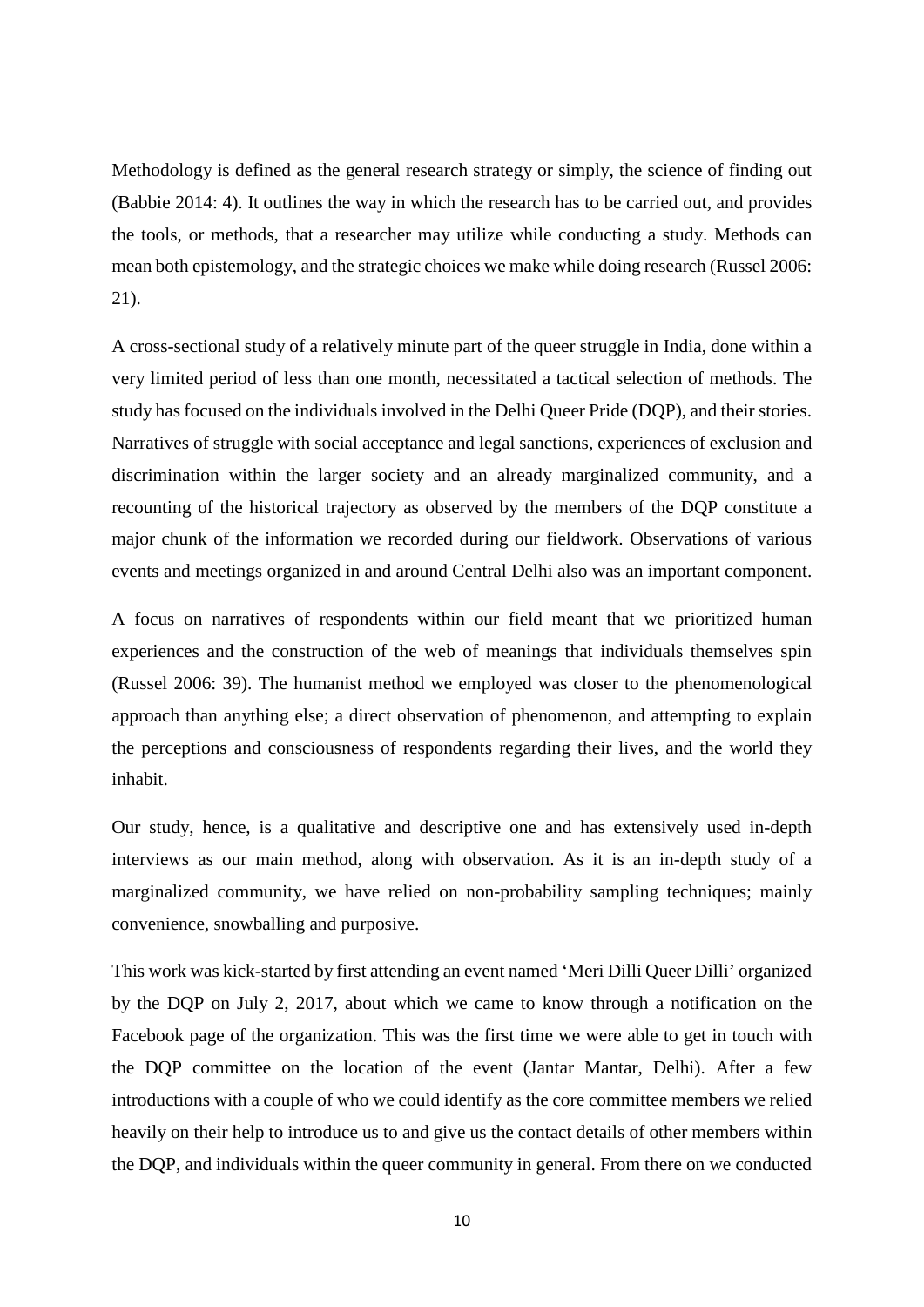several in-depth interviews in places our respondents selected that ranged from cafes, public parks, respondent's office cubicles to ones conducted through Skype. All of our interviews were semi-structured and questions were mostly open-ended.

We interviewed 8 individuals and attended 2 events organized by DQP and Nazariya, an LBT organization, respectively and 1 pride planning meeting. Most of the respondents' names have been changed within the study.

The problems we encountered during our fieldwork were mainly that of finding respondents. Since the queer community in Delhi often seems like a close-knit circle we were often referred to the same people, and a lot of them were rather busy and could not give us time for an interview within the one month period.

This paper is a descriptive study of the *Intersectional Politics of the Delhi Queer Pride*, and touches upon the subjects of prides in other cities since most of our respondents were migrants. We have attempted to present their perceptions and experiences as marginalized individuals who are involved in an active struggle to claim their space within this city. This paper seeks to give an insight into how queer individuals locate themselves within the queer movement in India, specifically in Delhi, and comments at the urgency and essentiality of the larger movement.

## Analysis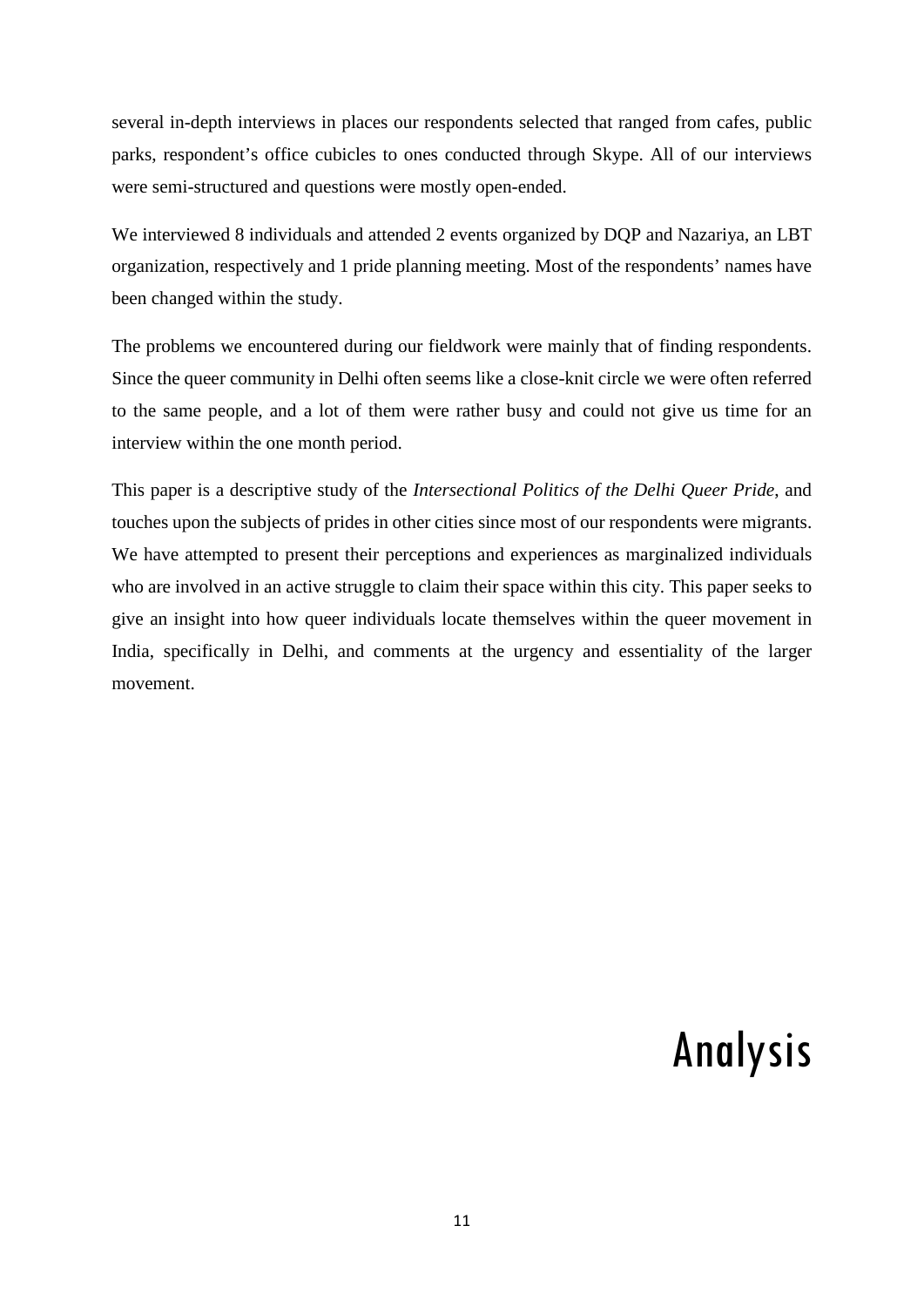Our introduction to the Delhi Queer Pride committee was from a Facebook event titled "Meri Dilli Queer Dilli". Held on the day that marked the striking down of article 377 in 2009, the event was open to everyone as a people's retelling of the decade since the inception of Delhi pride. Organised in Jantar Mantar, the event occupied a site of protest, pointing to the larger issue of what the pride events signify.

"Meri Dilli Queer Dilli", apart from being an event about stories of struggle, disappointment and celebration, also seemed, to a large extent, an event about the reclamation of public spaces of private histories. The assertion that queerness cannot be separated from the idea of Delhi, and that that Delhi was a subjective experience was prevalent throughout. Stories of 'coming out' were expressed as enmeshed with personal stories of the background and foreground to such actions. There seemed to be a demand for space not just for representation and as a site of protest for rights but also for the fight to create a different, yet equally legitimate framework of the normative terms of identification. What we observed throughout the series of events that we attended including pride planning meetings, social gatherings and even demonstrations, was a reinterpretation of the conventional divide between public and private spaces. In the struggle for recognition by the social and the legal structures, the queer community came up with novel ways of establishing its presence in both these spheres. Since this battle is one so closely associated with identity and self-perception, the idea of public space was reconfigured for and by the members of the LGBTQ. What is reflected to the society with the expectation of an accepted normalcy is believed to be a part of the self, or what defines oneself. Public space here converges with the private as long as entitlement of space is seen as yet to be achieved by the queer community.

"Meri Dilli Queer Dilli" similarly was held in Jantar Mantar, a site considered to be largely used for public protests, demonstrations etc. At the same time, the event was about sharing personal stories of private lives about how individuals first realised as well as revealed their sexual orientation to others. It informed our research about the understanding of space by the queer experiences and that it is not limited to a conception of the physical territory that the community tends to occupy. As mentioned before, the event was open to all and was advertised through a social media platform. However, with the majority of participants English speaking, well dressed and college educated, the question of "really whose Delhi is this Queer Delhi?" ran through our minds, and guided this paper.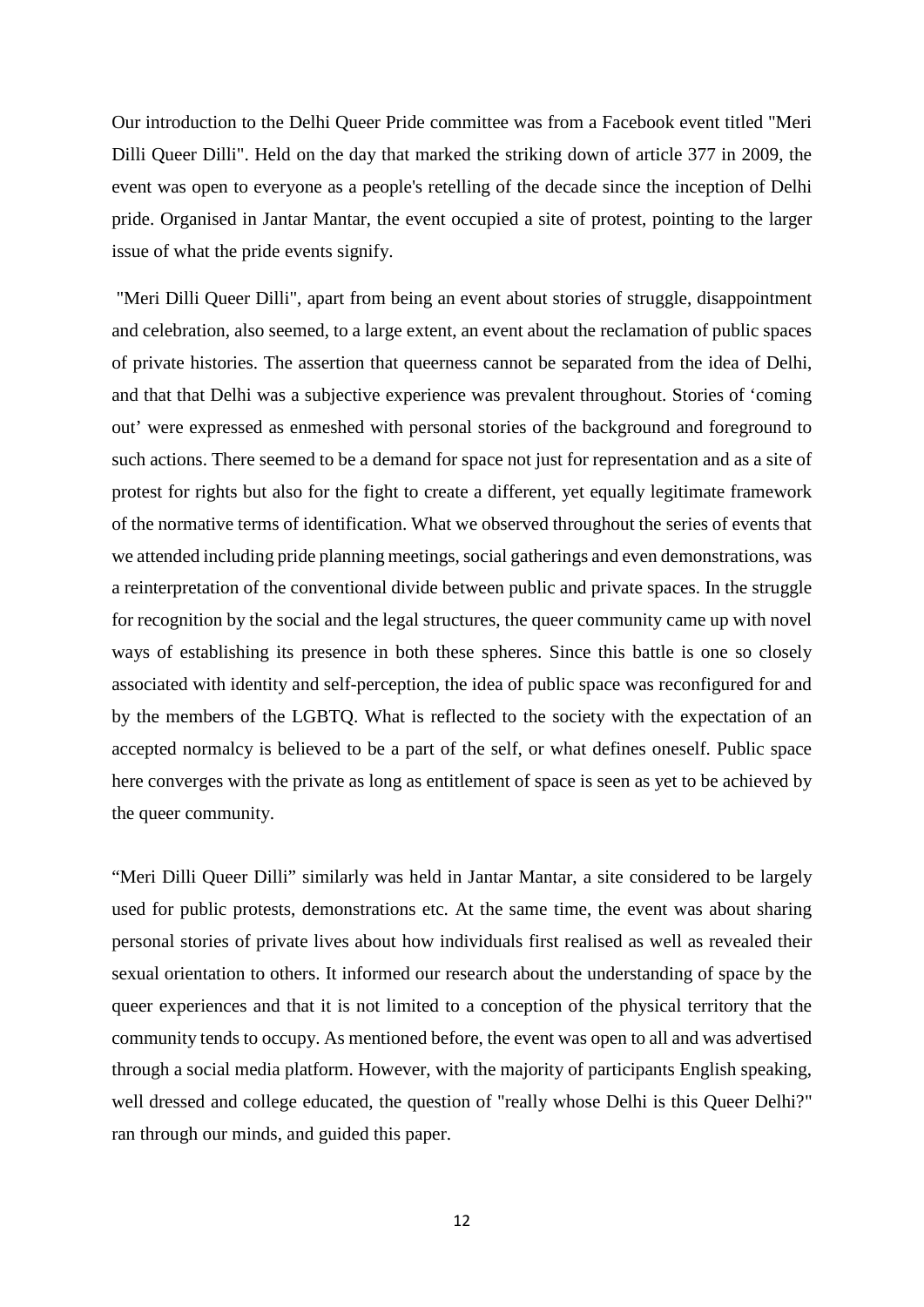In looking at the Delhi Queer community through its organisation of the pride, we have tried to contextualise it through the use of concepts including urbanity and the production of Queer spaces and bodies in Delhi and the intersections of caste, Class and gender which have implications on how, where and when these identities do and do not take shape.

#### **Pride as Celebration**

One issue that we tried to explore among all our respondents was what the pride essentially has come to mean to them. One of the most accepted notions of their association to the pride was the aspect of celebration. The idea of celebration ranged from celebration of identity, belongingness to a community, or that of the historical legacy of the movement. One of our respondents, Annie, pointed out that the pride as celebration of queerness was most apparent during the years 2009 to 2013. According to her a lot more people started abandoning the masks usually worn at the pride march, in order to disguise their identities. A similar notion was provided by another respondent, Disha who could also provide us with an insight into the Guwahati Pride. She informed us that it is a jovial affair, with no sloganeering, no flamboyance but a sense of happiness expressed through music and dance. Disha also pointed out that the pride is also a remembrance of the traumatic history of the LGBTQ movement in India, and elsewhere.

The pride then seemed to form a way for the queer community to familiarise the society with their existence. While the individual dispositions varied, the larger goal of belongingness was something we observed throughout our research. One of our respondents was comfortable with the stare and the attention that their aesthetics drew. Their way of dressing and handling their appearance while might be considered 'unconventional' by some, was a sign by Vishal of their queerness which they meant to preserve. Belonging to the 'normal society' is not as big a priority to Vishal as is their belongingness to their personal conception of queer. With her own set of ideas, Annie reiterated the fact that despite its flaws and complications the DQP still manages to let the people inside their homes and houses of Delhi know of the presence queer community as such.

#### **Politics of the Pride: Intersectionality**

As a majority of our respondents pointed out, pride continues to be a largely political movement mainly geared towards the repealing of section 377. This political aspect is reflected in the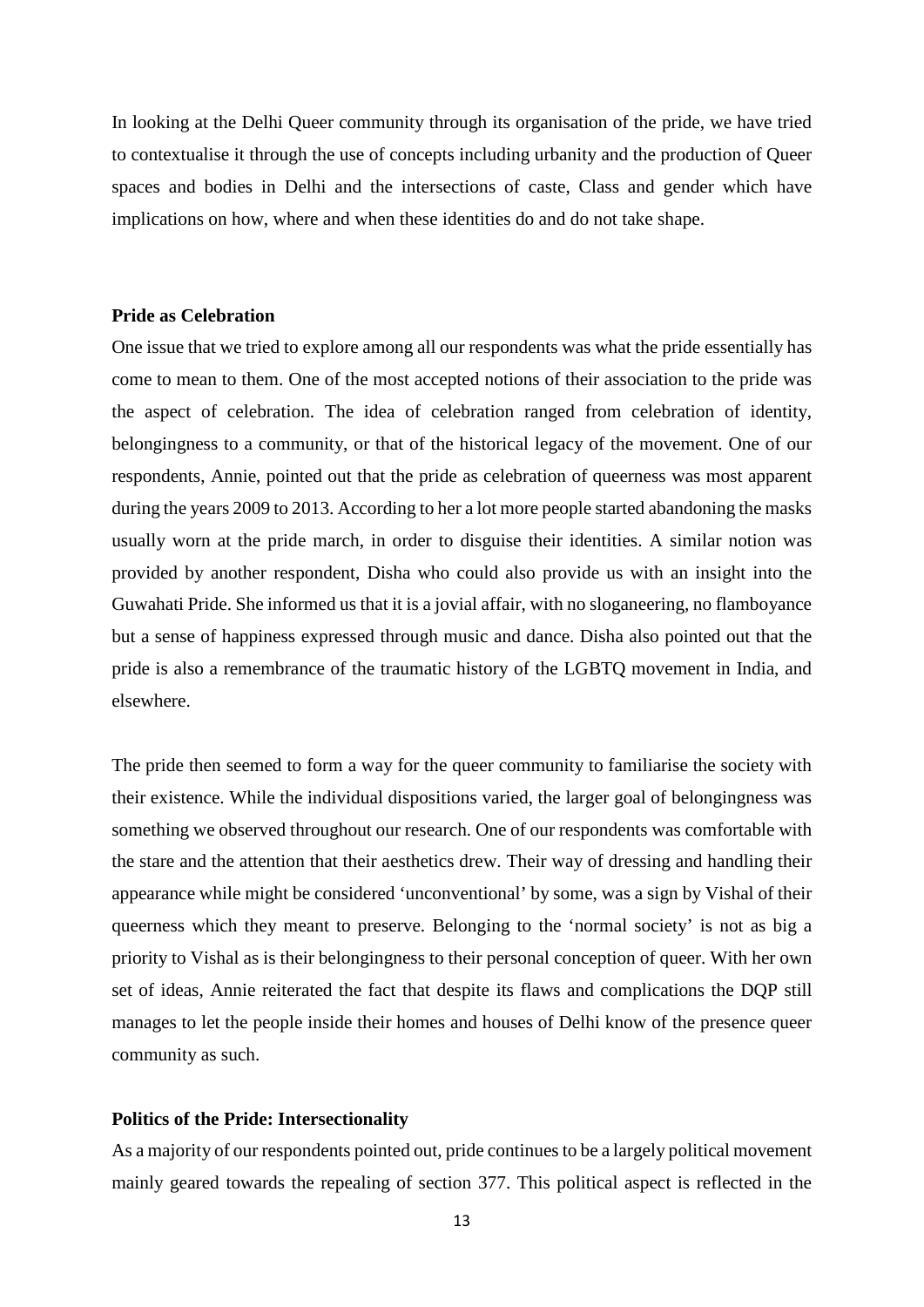intersectionality which the Delhi Queer Pride claims to cater to. An observation of the pamphlets that are circulated before most DQP meetings, and the official parcha that comes out before the pride march revealed their solidarity towards an array of issues ranging from Bastar to Kashmir. As one of the core members of the DQP, Annie took it as a source of satisfaction, the fact of the Delhi Pride being host to a range of protests.

Another opinion on the intersectionality that Delhi Queer Pride checks off as its attributes was that of our interviewee Sughreev. Having attended the Bangalore pride for 5 years, Sughreev could look at the Delhi Pride with a comparative lens. According to him, the Bangalore pride was truly intersectional in the sense that it involved a lot of other set of people including sex workers, working class Trans-genders. It therefore represented the idea of moving beyond the rights as complicated by the sanction of Article 377. The Delhi Pride tended to be more 'upper middle class' as was noticed by Sughreev. This was backed up by our respondent by the fact that leaders like Manohar Parikar, as involved in other movements were also present in the pride march in Bangalore. Sughreev thus was of the conclusion that this solidarity expressed over various issues and the alliance with a diversity of movements though found in DQP, is not unique to it. The queer pride in itself is a largely 'political thing' which according to Sughreev many people fail to understand.

The complexity of according intersectionality to a particular city pride was voiced by Rohit in his interview where he spoke at length about the Kolkata Pride as well. The basic difference between the Kolkata and the Delhi pride was seen to be that the latter is more NGO based while DQP attempts to steer clear of any such affiliations. What the Delhi pride then acquires is more spontaneity, political bend, and even a greater academic influence owing to the gender awareness at college level and amongst students in general in Delhi. While not denying the diversity of issues and participation that the Kolkata pride accommodates and consists of, Rohit maintained that he would still place its politicization lower to that of the DQP. The need to assert an identity, different from that which prioritises identification as queer, is lesser in the Kolkata Queer Pride if seen in relative measure to Delhi. Rohit was also of the opinion that since Delhi witnesses a larger participation from various other movements, the DQP has to its advantage, a numerical strength.

From his experience of the Kolkata and the Delhi Queer pride, the Delhi pride could be seen as moving towards its attempt of appealing to and aligning with other issues and movements.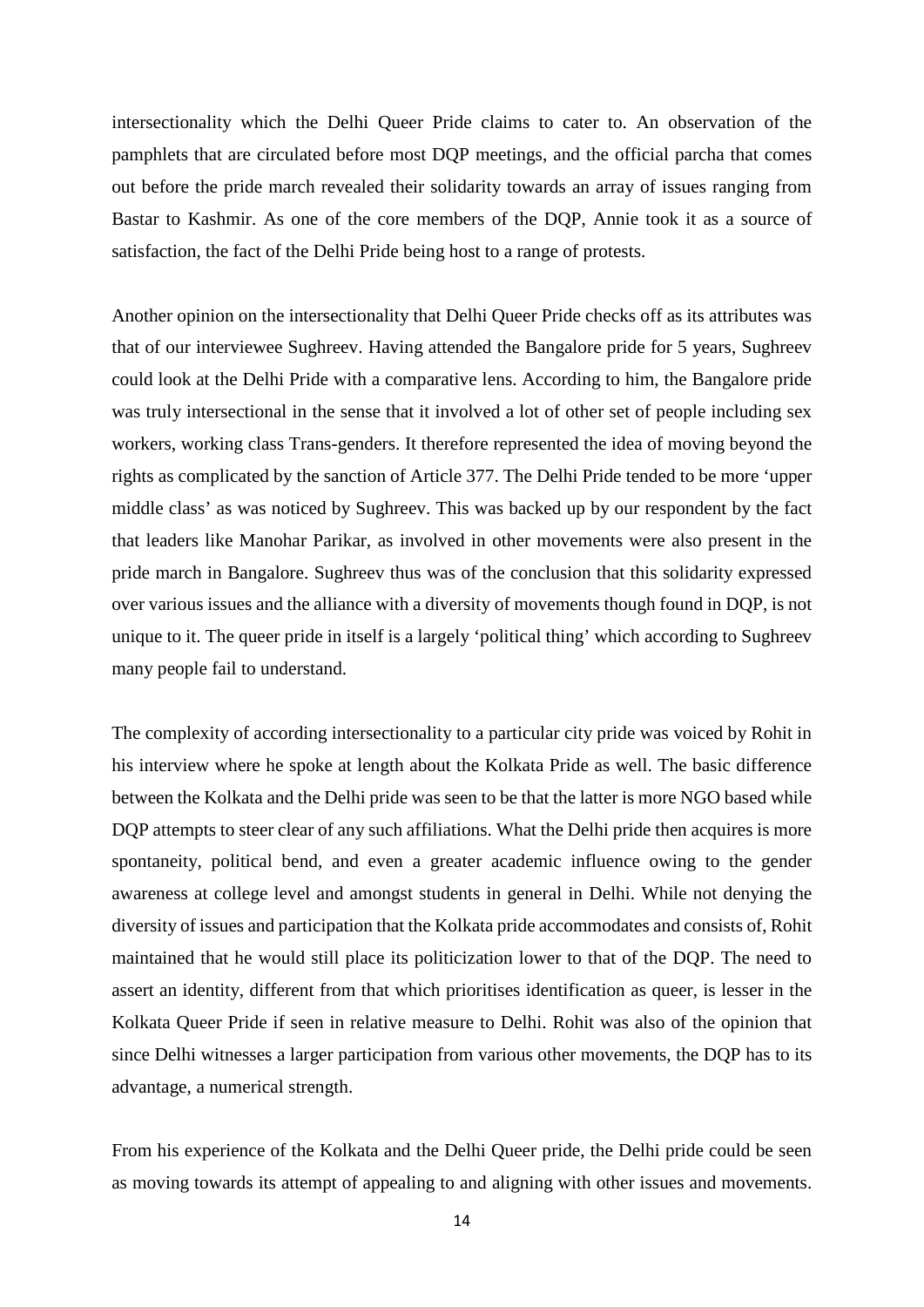This was not to deny the lag noted in DQP's implementation of its claimed intersectionality. That the composition of the Delhi Pride members remains heavily dominated by the leftists is revealed through its supposedly unintentional yet evident exclusion of the right wing.

#### **LBT In/Visibility**

The inability of the DQP to sometimes cater to its claim was similarly elicited from another one of our respondents Binnie, an academician and participant to the DQP. Bitto held the view that this very intersectionality is felt to be an imposed solidarity by certain members of the queer community. As far as the Trans-visibility is concerned, their inability to connect with these issues can be noted from their scarce presence in the DQP. However, there can be no direct links that can be drawn between the politicisation and the Trans membership of the DQP. Our observations during the DQP meetings displayed a range of concerns that the committee members were trying to accommodate in the finalisation of the pride - from student demands to NGOs schedules that were being brought up. At the same time, there seemed to be an awkward silence regarding the Trans invisibility in these events.

Apart from the inability to identify with the alignment of the pride with other issues, the Trans representation also expressed discomfort with the celebratory factor of the pride. As our respondent informed us, for some Trans members this very celebration is deciphered as depoliticization of the movement. As Binnie reiterated, for the hijras and a majority of the Transgender community who belonged to the working class there was very little to celebrate, and a lot to still struggle for. Belonging to the working class and being hijras who are easily recognizable in our society, they are targeted more than any other queer people.

The uneasiness felt by the Trans representation at the Delhi pride events right from meetings to parties and even at the pride itself was reiterated during most of our interviews with individuals involved with the pride itself. In comparison with the Kolkata pride Rohit listed the extensive media coverage of DQP as one of the possible reasons of Trans-invisibility in the capital. The fear of being spotted and the policing is one of the many factors that go into the scarce participation of the Trans community in the Delhi pride. The Kolkata pride accommodates Trans activism at a larger scale owing to its institutional affiliations to NGOs. In fact conflicts among NGOs is what culminated into the Kolkata Rainbow Pride, a pride march organised separately by and for the *hijras*.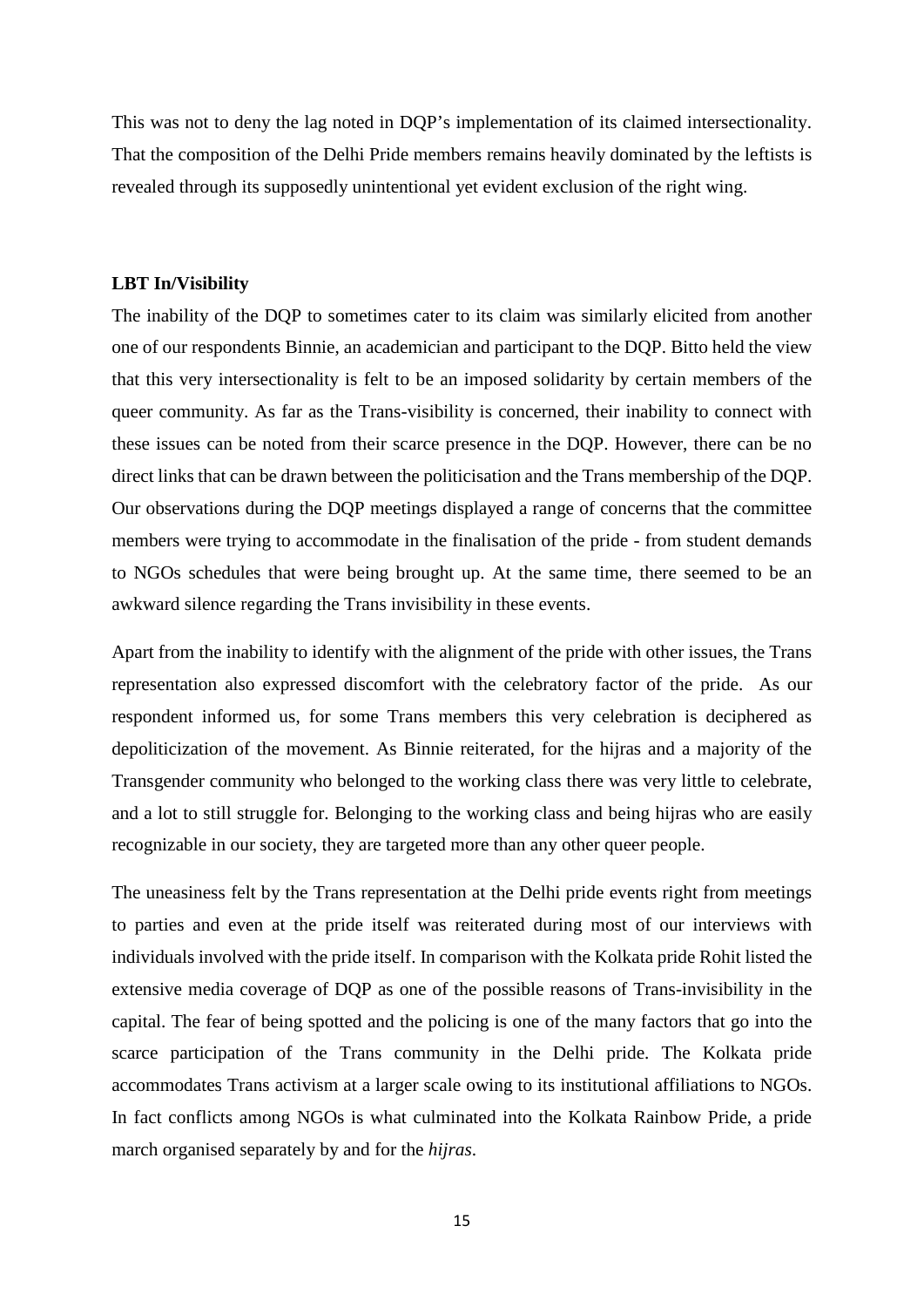In our interview with Akhil, one of the members who had intervened during the 2015 pride to talk about Dalit Queer activism and caste-blindness plaguing the DQP, we found out that this very intervention had brought on accusations of attempting to dilute the larger queer movement. A DQP member, Rahul, who was also involved in Kolkata Pride informed us of similar accusation faced by participants in the latter. When a few of them tried to express solidarity with Kashmir during a march, the organizers lashed out at them for trying to trivialize queer issues. There was thus an interpretation of other political issues as not being relevant to the queer community, which according to Rohit negatively affected the politicization of the Kolkata Pride.

Furthermore, Binnie informed us about the intervention of the Trans community in the 2014 Hyderabad Pride. While talking about the lack of Trans visibility in DQP, and a felt presence of dominant voices, they talked about how such a similar problem was countered in Hyderabad with an active intervention which led to the Trans community leading the pride for the next year. So what a lot of our interviews and observations brought on was curiosity to inquire into how and why the DQP is looked at, as an elite and limited gathering where the culmination is something made by and for a very specific class of people.

Annie further informed us of the gradual alienation of the Trans community and the hijra gharanas that this explicit elitism had led to a few years back. At this point, even after being contacted by the DQP members the hijra gharanas refuse to take part in the meetings or the pride march citing reasons of work. According to her, 'the bridges have already been burnt'. This separation also seeps in through the legality of the larger struggle as section 377 becomes a matter of little consideration for the Trans community. For them, their victimisation and harassment by the institutional authorities reaches no resolution with any legal safeguards either. Further, the separate rights provided to them by the state in the last couple of years have contributed to them separating themselves from the larger queer community. All of these factors contribute to their gradual alienation and their own strand of political movement.

#### **Dominant Voices**

Our observations and interviews showed very specific factors which contribute to making the DQP seem like a closed group of a select few. More than over 4 of our respondents agreed that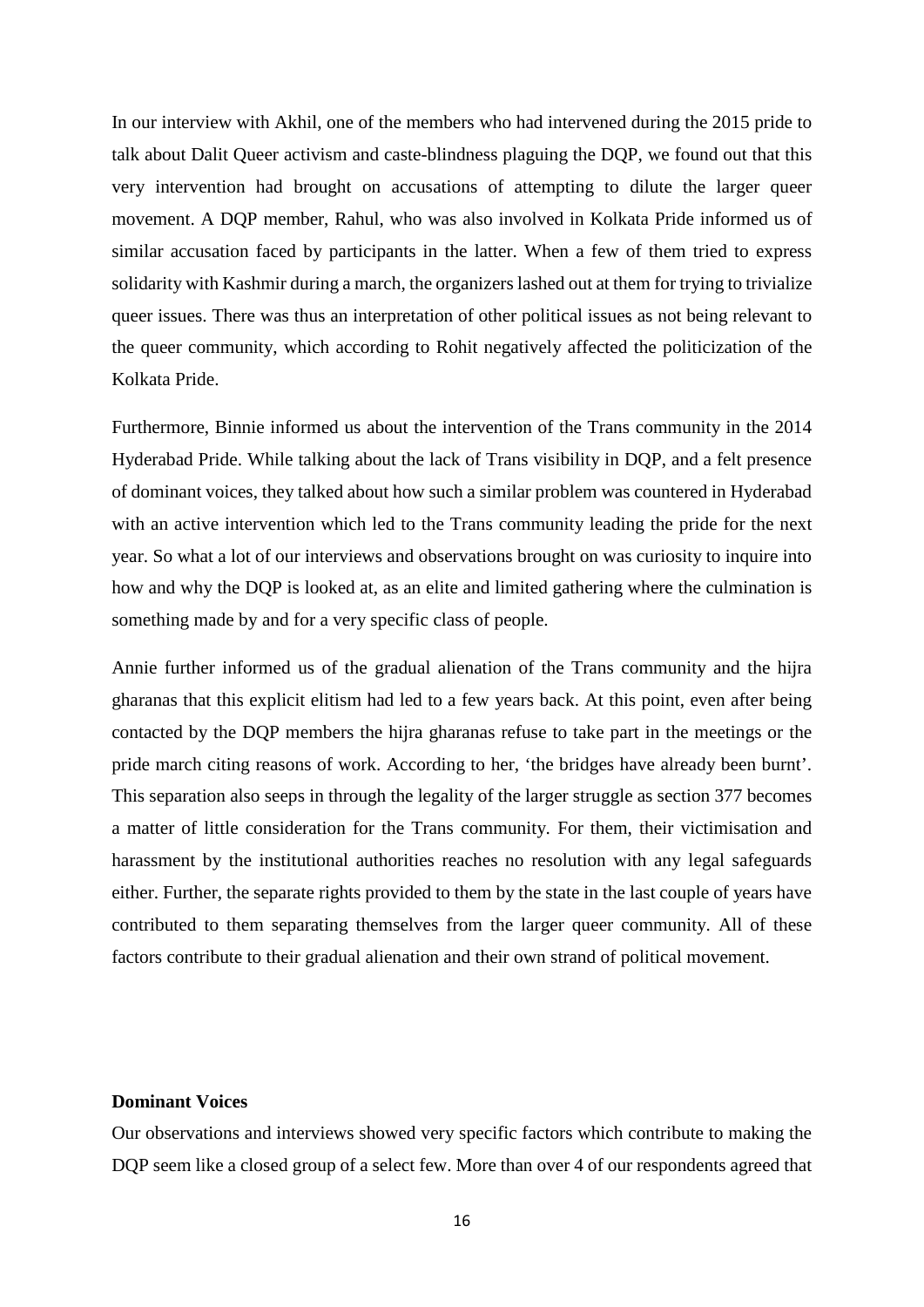the dominant voices within the DQP belonged to gay cis gendered men. This was the most apparently and starkly felt in the recommendations being passed on while we were attempting to gather our respondents through snowballing. Only a handful of names were repeatedly brought up. In our interview with Annie, she spoke of the 'clique of gay men' which tends to perpetuate its hyper visibility within the DQP. We also spoke to Rituparna who headed Nazariya, and organised an event for the LBT. A case in point was a separate after party held by the LBT members post the 9<sup>th</sup> DOP (2016). According to the members, this was arranged in light of an insecurity and alienation experienced by them at the main after party. A common complaint as informed to us by more than one respondent was that of harassment felt by a few women at the hands of this dominant group. However, this separation was then accused of fragmenting the larger LGBTQ movement and community by the same closed clique.

Additionally, another dominant voice that most of our interviewees admitted to was that of the academics. There was a felt presence of an academic rhetoric that most non-academic members of the DQP found exclusive. Sukhdeep, the editor of a magazine called Gaylaxy, complained of the ideological superiority most DQP core members hold over ordinary members or participants. He particularly, found these concrete ideas a little suffocating as he recalled an incident for us where he was stopped by another DQP core member from helping IIT-Delhi students organize a pride. Given that this pride was sponsored by Hero Honda, the organizers faced major backlash for carrying out this pride by a DQP member against the idea of corporate sponsorship. A large chunk of the DQP core committee vehemently opposes corporate sponsorship as they fear that their involvement would taint the politics of the movement. This absolutism again fuels the academics' stronghold of the larger ideology of the LGBTQ struggle in Delhi.

In addition to what we were told, we also observed the barrier of language that was conspicuous in most DQP events and meetings. All of our respondents agreed that the high usage of English tends to alienate a section of the community. Annie claimed that despite an active effort to curtail the use of English, and attempting to communicate bilingually in most events, it is only a minority whose voices are preponderant and the resulting elitism and a feeling of intimidation felt by the rest is thus inevitable. This exclusion is carried forward to even the dissemination of information and platforms used. The primary mode of communication is through a google group, where most of the conversations take place in English again. Just the basic fact of the main platform used being an email chain indicates the exclusiveness of the DQP. Rohit dwelled upon the issue of language as seeping into that of class and cumulatively leading to the Trans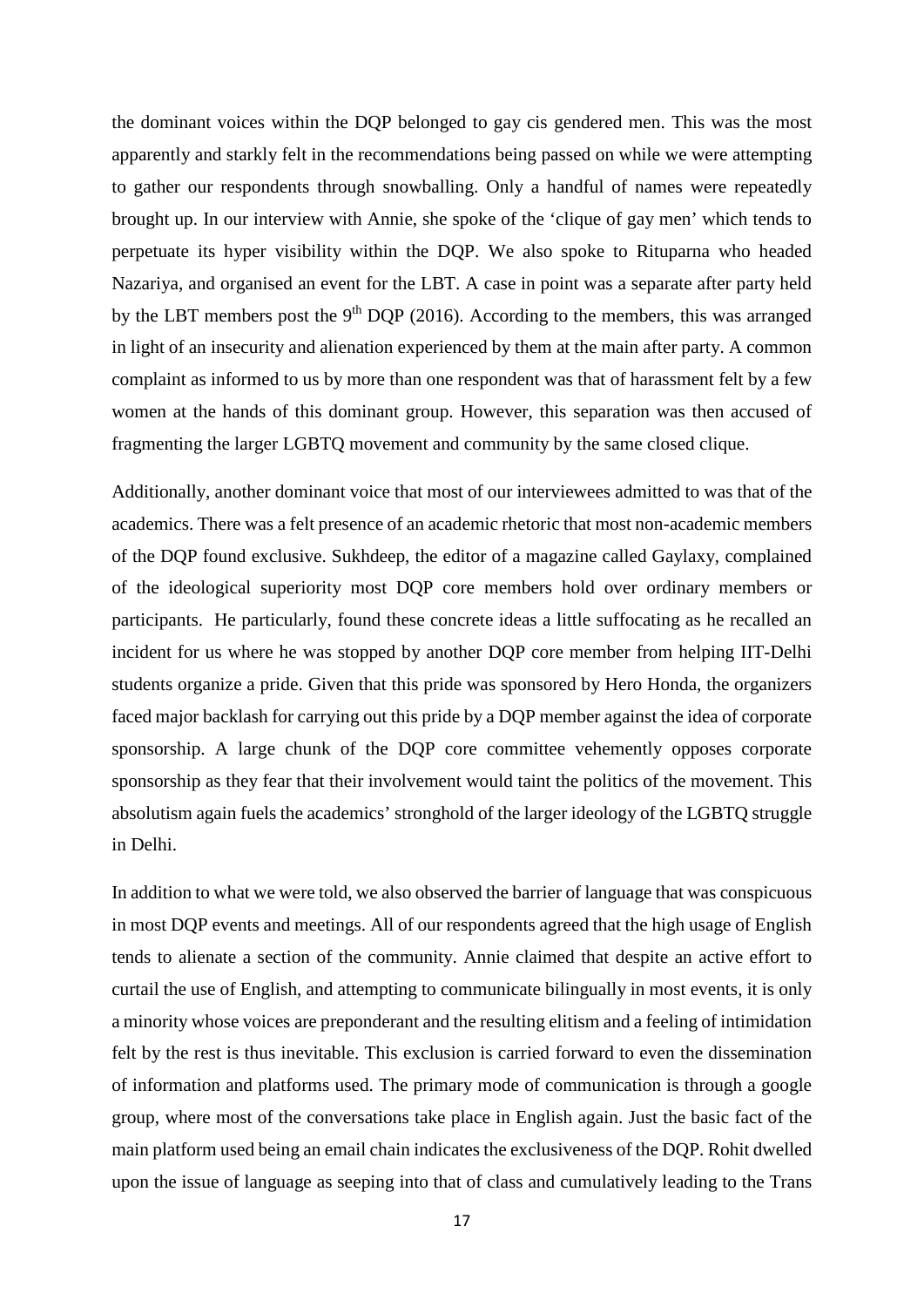invisibility and reluctance to participate in the pride events. Kolkata pride being bilingual in its propagation is able to invite a voicing of opinions and beliefs by the hijra community. It thus amounts to one of the factors that lead to greater Trans presence in the Kolkata pride.

We had begun our fieldwork with the question of what the pride has come to mean to the people of the LGBTQ community with diverse backgrounds. Questions of space and belongingness played a big part in our research as we tried to understand how different people located themselves within the community and within the larger struggle. For instance, the indispensable role of the pride as seen by the gay cis-gendered men corresponds to their hypervisibility within the movement. On the other end, the trans community's failure to identify with the purpose the pride now represents explains their relative absence. From what we gathered through the events and meetings that we attended, the locations chosen represented a certain class of the population. This selection of place indicated for many members, a stronghold of the usual dominating voices and ideologies. The translation of this domination to the space inhabited by the larger struggle formed another source of the exclusionary aspect of the movement at large.

All our observations hence implied a gradual fragmentation of the movement brought about through various strands of identity politics and general feelings of divisiveness. Naturally, this affected people's participation in the pride which stood not just for the collection of bodies unified under a similar ideology but also for a movement in space for a set of objectives. At the same time, the pride moves with a promising optimism for a certain section which acknowledges the urgency of the larger struggle. The question of sexual liberation is as precarious as it is crucial for the crisis of identity and space. Apart from the cultural significance of the pride, it also signifies the revolutionary potential of the LGBTQ movement. The pride reasserts the essential materiality of the social space that it occupies. This is a movement that cannot risk being abandoned or fragmented at this moment of history. The revolutionary character of the LGBTQ movement in India, and specifically in Delhi has to be harnessed in order to realize its full potential. In conclusion, the significance of dissent in the DQP lies in its capability to create a stronger and more united force which can challenge the hegemonic discourse.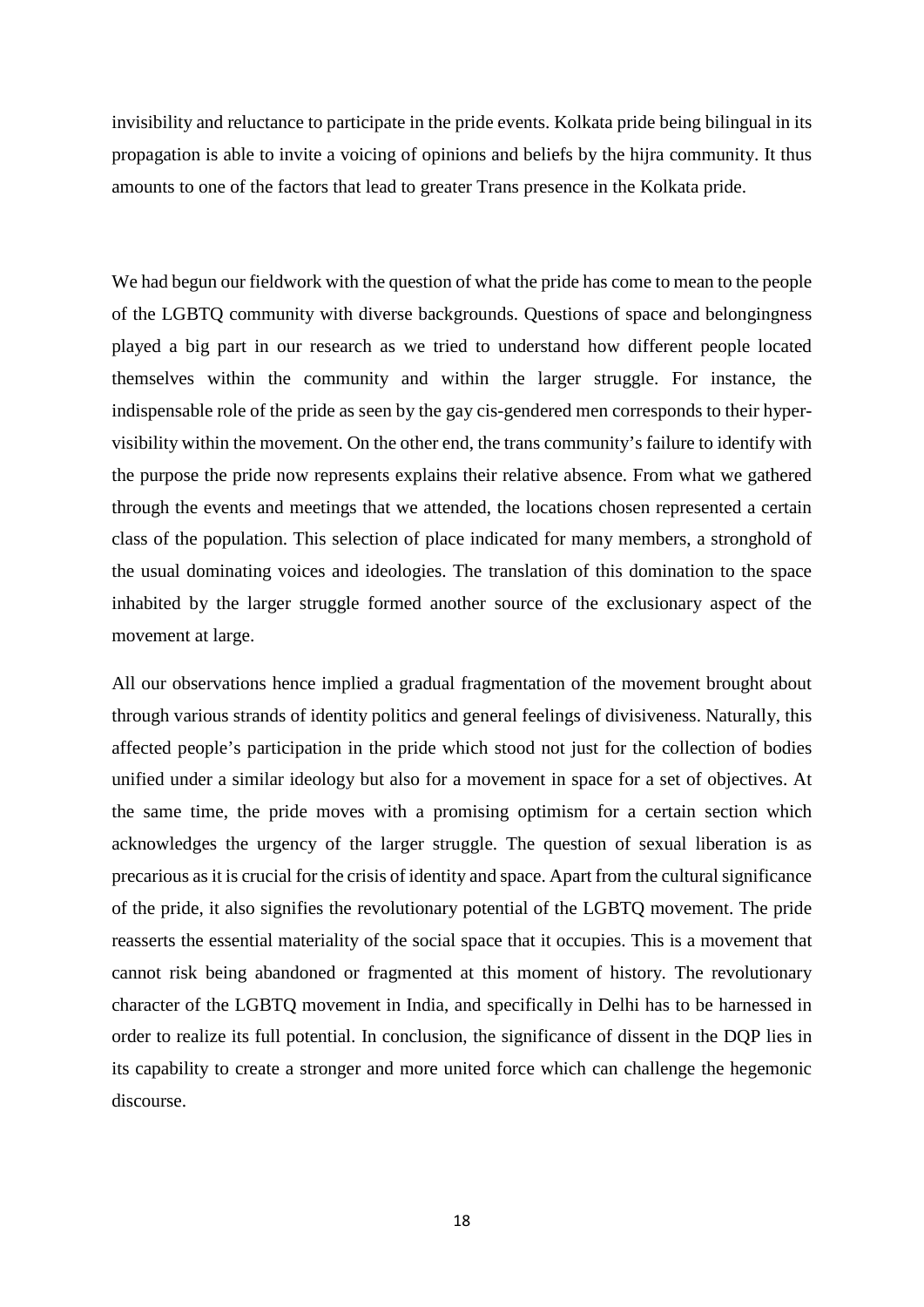# Conclusion

In order to articulate intersectionality in the organizing of the Delhi Queer Pride Parade, it is perhaps prudent to return to the question of what it means to articulate; at this moment in time and in the future, who gets the privilege and who allows it to themselves, and why is it important? The latter could be that the larger picture requires that sexuality rights are human rights, and that to live in a democratic country means to have access to those rights. In the discourse surrounding HIV/AIDS, Article 377, sexual health programs and globalized sexualities, even this is limited in its outlook. Rather, articulation should encompass assemblages; social cultural, political and material realities of queer lived experiences that are embedded in historical actualities those themselves contain multitudes. The sentiments and affectivities of pride, shame, mourning, joy and desire should be threaded within the quilt of multifarious identity formations, legal-political discourses and institutions and ideological authenticities in order to construct, not a universal queer subject, rather an understanding of the matrix of knowledge constructions and deconstructions that are required to even bring this diversity to the forefront. For Sara Ahmed, the queer body is fashioned when it is 'out of place' of the 'normal' discourse. To be out of place and disoriented then comes from a certain orientation of the mind towards the subjectivity of the commonsensical, the natural and the normal, and impacts the ways in which knowledge creation itself emerges from that which was left behind, contested and hidden; "Queer histories and politics are histories and politics of the remainder" (Sahai 2013), and while critiquing the movement and the Pride committees does not mean dismantling them, it does mean acknowledging these criticisms, dissidences and resistances that have been spoken about above. Going forward, the 'remainder' may take into account what the right to the city means in terms of the Pride Parades taking place in smaller and smaller towns in India, and how affectivity, marginalities and economies of materiality come together when there are smaller numbers. It could also mean taking up sub-regional articulations of intersectionality, like that of the North-Eastern Pride, when the linguistic, ethnic and religious differences may be various. One thing is for sure, the precarity of sexuality means asking what happens after liberation, and how that translates into the intimate, everyday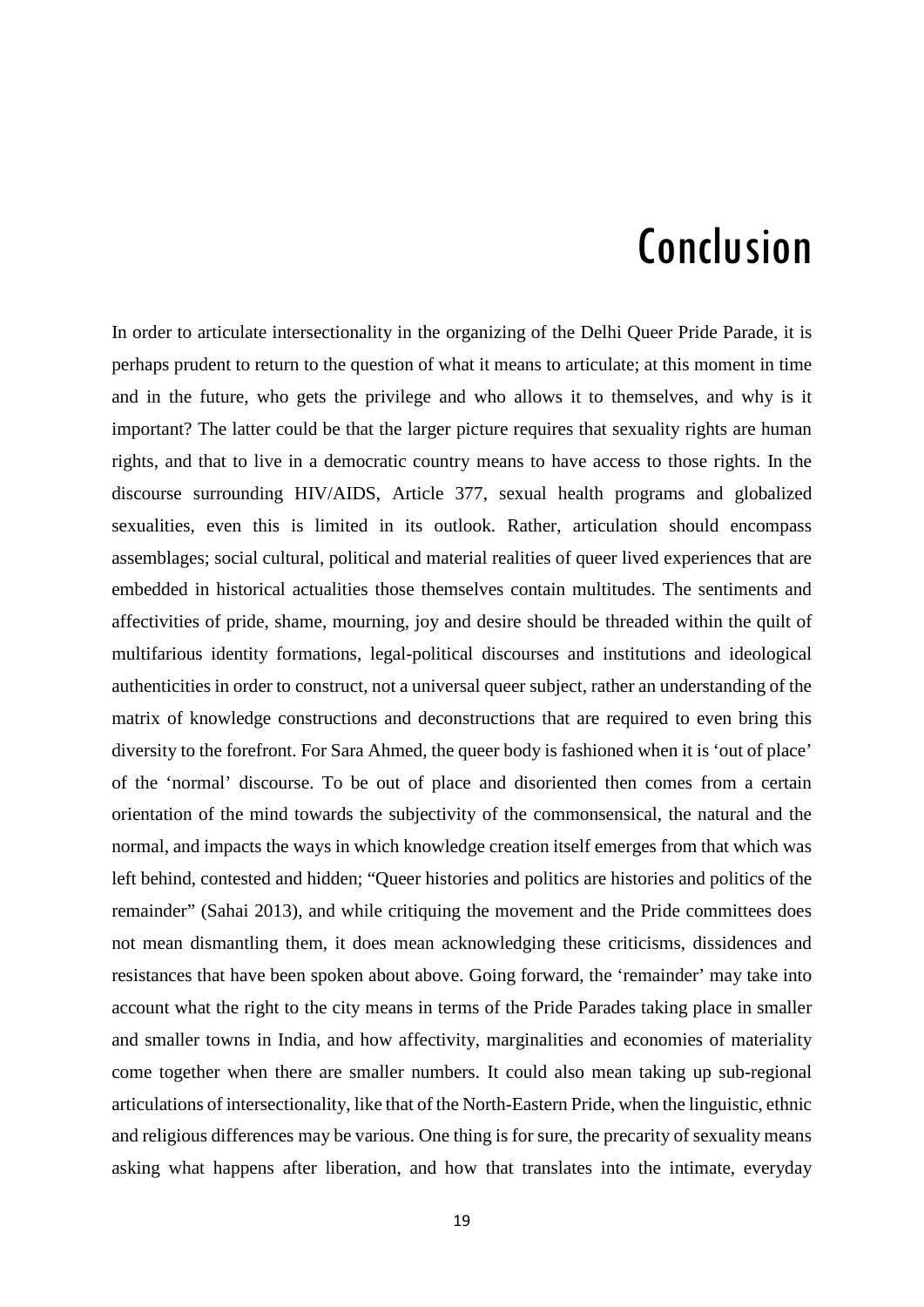meanings that people give their lives and the public manifestations of those in events like Pride, "Meri Dilli Queer Dilli" and others that make up the universe of queer articulation and subject formation in the capital city.

# Bibliography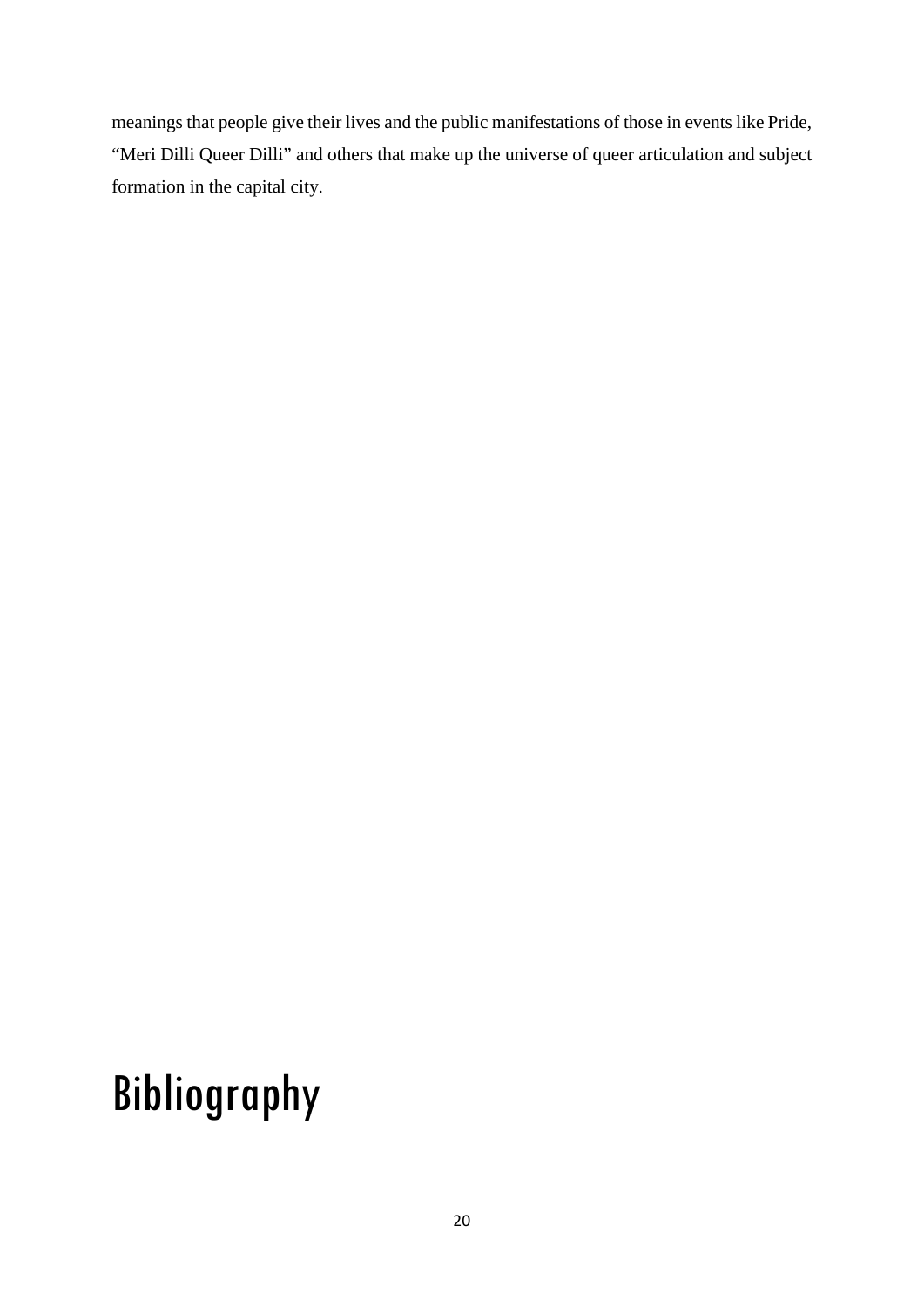"A Walk to Remember." Gaylaxy Magazine. July 14, 2012. Accessed October 08, 2017. http://www.gaylaxymag.com/exclusive/a-walk-to-remember/#gs.\_ucbBTE.

Ahmed, Sara. 2006. *Queer Phenomenology: Objects, Orientations, Others.* Duke University Press: Durham

Bell, David and Binnie, Jon. 2000. *The Sexual Citizen: Queer Politics and Beyond*. Polity Press: Cambridge.

Butler, Judith. 1988. 'Performative Acts and Gender Constitution: An Essay in Phenomenology and Feminist Theory' in *Theater Journal* Vol. 40 No. 4 1988, pp. 519 531 [http://links.jstor.org/sici?sici=0192-](http://links.jstor.org/sici?sici=0192-2882%28198812%2940%3A4%3C519%3APAAGCA%3E2.0.CO%3B2-C) [2882%28198812%2940%3A4%3C519%3APAAGCA%3E2.0.CO%3B2-C](http://links.jstor.org/sici?sici=0192-2882%28198812%2940%3A4%3C519%3APAAGCA%3E2.0.CO%3B2-C)

Corboz Julienne. 2009. 'Sexuality, Citizenship and Sexual Rights' in *Australian Research Centre in Sex, Health and Society.* Pp. 1-23 <http://iasscs.org/sites/default/files/Sexuality,%20citizenship%20and%20sexual%20rights.pdf>

De Certeau, Michele. 1980. 'Walking the City' in *The Practice of Everyday Life.* University of California Press: Berkeley

Dhoot, Sonny. 2015. 'Pink Games on Stolen Land: Pride House and (Un)Queer Reterritorializations' in *Disrupting Queer Inclusion: Canadian Homonationalisms and the Politics of Belonging* edited by OmiSoore H. Dryden and Suzanne Lenon. UBC Press: Vancouver

Enguix, Begonya. 2009. 'Identities, Sexualities and Commemorations: Pride Parades, Public Space and Sexual Dissidence' in *Anthropological Notebooks* Vol. 15 No.2 2009 ISSN 1408- 032X, pp. 15-33

Fernandez, Bina and N.B., Gomathy. 2005. 'Voicing the Invisible' in *Because I have a Voice*  edited by Arvind Narrain and Gautam Bhan. Yoda Press: New Delhi.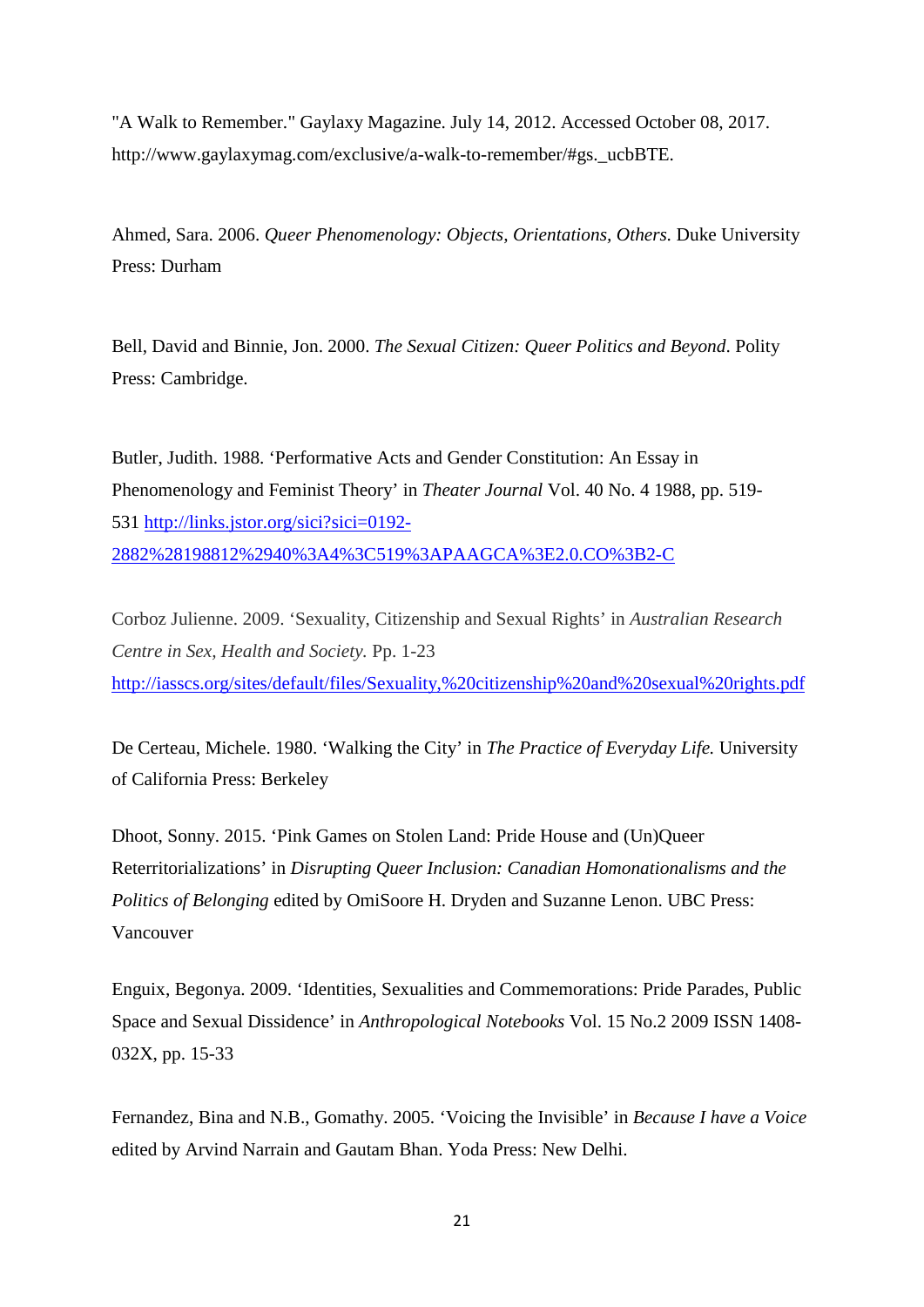Fernandez, Bina and N.B., Gomathy. 2005. 'Fire, Sparks and Smouldering Ashes' in *Because I have a Voice* edited by Arvind Narrain and Gautam Bhan. Yoda Press: New Delhi.

Field, Nicola. 1995. *Over the Rainbow: Money, Class and Homophobia.* Pluto Press: London.

Harvey, David. 2013. *Rebel Cities.* Verso Books: London.

Johnston, Lynda. 2005. *Queering Tourism: Paradoxical Performances at Gay Pride Parades.*  Routledge: London.

Lefebvre, Henri. 1991. *The Production of Space,* Blackwell: Oxford.

Menon, Nivedita. 2012. *Seeing Like a Feminist.* Penguin Books India Private Limited: Gurgaon.

Pigg, Stacey Leigh. 2005, 'Globalizing the Facts of Life in *Sex in Development,* edited by Vincanne Adams and Stacey Leigh Pigg. Duke University Press: Durham. pp 39-65

Puar, Jasbir K. 2007. *Terrorist Assemblages: Homonationalism in Queer Times.* Duke University Press: Durham.

Puri, Jyoti. 2016. *Sexual States: Governance and the Struggle to Decriminalize Homosexuality in India*. Orient Blackswan Private Limited: New Delhi.

Sahai, Vikramaditya. 'The queer movement is dead, long live the queer movement!" December 13, 2013. Accessed November 01, 2017. http://www.sify.com/news/the-queer-movement-is-dead-long-live-the-queer-movementnews-columns-nmnivJfjbbhsi.html

Shah, Svati P. 2014. 'Queering Critiques of Neoliberalism in India: Urbanism and Inequality in the Era of Transnational "LGBTQ" Rights' in *Antipode* Vol. 47 No. 3 2015 ISSN 0066- 4812, pp. 635–651.